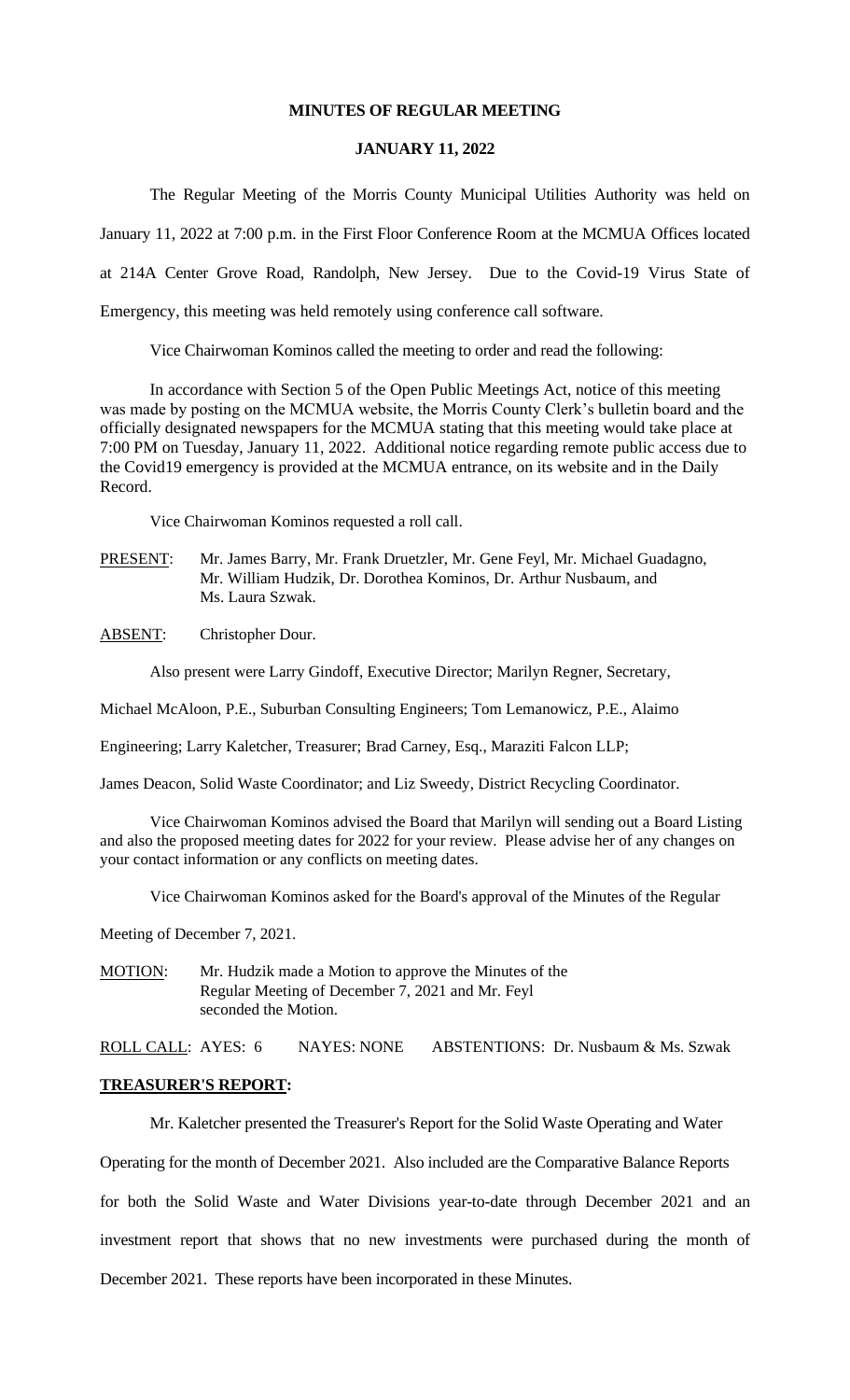Vice Chairwoman Kominos asked the Board for a Motion to accept the Treasurer's Report.

MOTION: Dr. Nusbaum made a Motion to accept the Treasurer's Report and Mr. Guadagno seconded the Motion.

ROLL CALL: AYES: 8 NAYES: NONE ABSTENTIONS: NONE

Mr. Kaletcher asked for the Board's approval of the vouchers:

### **BILL RESOLUTION NO. 22-01**

**BE IT HEREBY RESOLVED** that the bills as shown on the SCHEDULE OF WARRANTS all having been approved by the Board of officials where legally required, be and the same are hereby paid. The SCHEDULE OF WARRANTS designated as Bill Resolution No. 22-01 containing 7 pages for a total of **\$3,659,297.81** dated and made a part hereof by reference.

#### **SUMMARY**

#### **CHECK NUMBERS**

| WATER OPERATING FUNDS        | 5747-5784   | 426,532.31   |
|------------------------------|-------------|--------------|
| <b>SOLID WASTE OPERATING</b> | 12663-12724 | 3,232,765.50 |
|                              |             | 3,659,297.81 |

### **CERTIFICATION**

I hereby certify that all vouchers listed above have been reviewed and found to be in proper form for payment, and I have compared the SCHEDULE OR WARRANTS to the vouchers for payment and have determined it to be correct.

DATE: January 11, 2022 BOARD VICE CHAIRWOMAN APPROVAL

 $\overline{\phantom{a}}$  ,  $\overline{\phantom{a}}$  ,  $\overline{\phantom{a}}$  ,  $\overline{\phantom{a}}$  ,  $\overline{\phantom{a}}$  ,  $\overline{\phantom{a}}$  ,  $\overline{\phantom{a}}$  ,  $\overline{\phantom{a}}$  ,  $\overline{\phantom{a}}$  ,  $\overline{\phantom{a}}$  ,  $\overline{\phantom{a}}$  ,  $\overline{\phantom{a}}$  ,  $\overline{\phantom{a}}$  ,  $\overline{\phantom{a}}$  ,  $\overline{\phantom{a}}$  ,  $\overline{\phantom{a}}$ 

Dorothea Kominos, Vice Chairwoman

SIGNED:

Marilyn Regner, Secretary

#### **TREASURER'S CERTIFICATION**

I hereby certify that there are sufficient funds in the appropriations charged, or accounts listed to cover the expenditures included in the SCHEDULE OF WARRANTS dated: January 11, 2022.

DATE: January 11, 2022

Larry Kaletcher, Treasurer

MOTION: Mr. Barry made a Motion that the vouchers be approved for payment and Mr. Guadagno seconded the Motion.

ROLL CALL: AYES: 8 NAYES: NONE ABSTENTIONS: NONE

#### C**ORRESPONDENCE:**

Mr. Gindoff mentioned that as a follow-up to Item No. 3 in the correspondence with regard to the issue we have with Mine Hill regarding the water billing, we have not received a response yet, but assume that one will be shortly forthcoming. Also, there is one additional correspondence that is an update to Mike McAloon's recommendation regarding the tank painting bid, which we will address as part of the Water Engineer's Report. It is just changing it up to go for the full option of the bid instead of just the base bid, which includes supplemental work.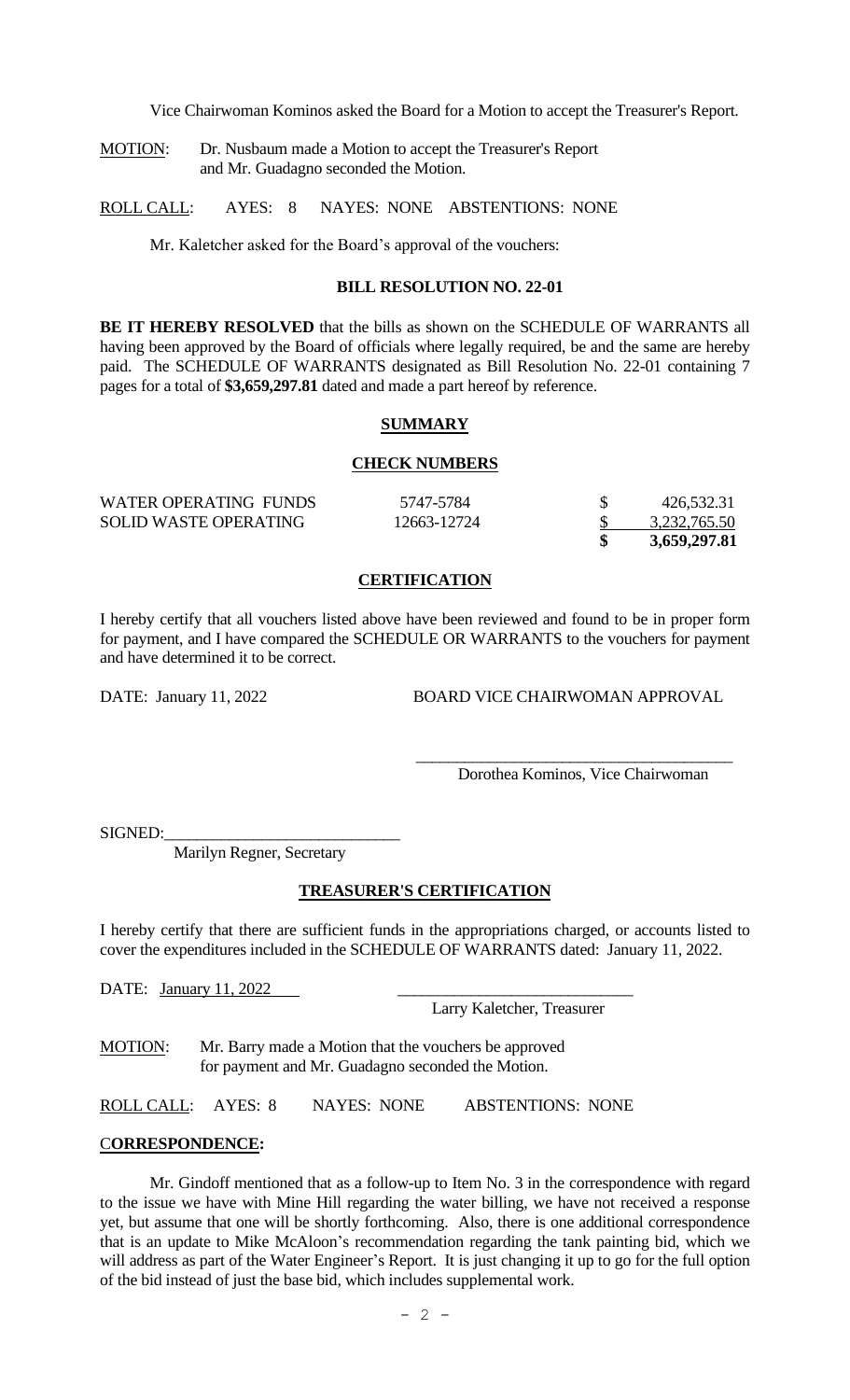# **CORRESPONDENCE**

### WATER

- 1. Letter dated December 23, 2021 to Larry Gindoff from Michael K. McAloon, P.E., Suburban Consulting Engineers, regarding Bid Review and Recommendation for MCMUA Contract No. 2021-W01, Mt. Arlington Tank Rehabilitation.
- 2. Proposal dated January 4, 2022 to Larry Gindoff from A.J. Caupzzi, P.E., regarding Water Main Cost Estimate for the Mendham pipeline.
- 3. Letter dated January 5, 2022 to Gregory Della Pia, Township of Mine Hill, regarding Water Billings Outstanding Balance.

### RECYCLING

4. Memorandum dated December 21, 2021 to Commissioner Tayfun Selen from Liz Sweedy regarding Reusable Bag Distribution in Accordance with the NJ Bag Ban.

#### **ENGINEER'S REPORT:**

Mr. McAloon reported the following: (1) Through the end of December, we exceeded our volume of water sold that was utilized to make our 2021 budget, selling 1,631.63 MG. This is the second year in a row that we exceeded the budgetary value. We do anticipate this volume to decrease in 2022 due to the revisions to the Water Supply Contracts with Southeast Morris County MUA and N.J. American Water. We did officially shut down the Clyde Potts Booster Station today. Tony has that pump off and properly tagged out. We are happy to report that those two agreements are now in full effect. Mr. Gindoff commented that is a long-time coming. That is great news.

Mr. Druetzler asked how do those other people get water then? Mr. McAloon replied that his understanding is that N.J. American is in the process of bolstering their sources for Mendham, as well as modifying their distribution system to ensure the adequate volumes of water. They are still relying on our normal connection that we have there to supply them, but we no longer need to purchase Southeast water, pump it up the hill with our Clyde Potts Booster Station. We are able to flow by gravity from our Dover Chester 1129 gradient. So no one is out of water today. There is adequate water for everybody. They are just changing the location and the feed point that sources the supply to Mendham. Mr. Gindoff added that most of the people will be provided water from N.J. American Water with their bolstered system and only a handful of their customers will be provided with the water that we now sell them under the Amended Water Agreement coming from the 1129 gradient at Dover Chester. The amount of water that we provide them is significant less, but is all water that comes from our sources is just sitting there and we don't have to buy it any more from someone to sell to them. We make money on every gallon we sell. Mr. McAloon added that we were buying it at a higher rate than we were selling it. It is good news and a step in the right direction.

(2) We distributed the formal correspondence to Mine Hill. As Larry indicated, we are anticipating to hear something formally back from them very soon; (3) Regarding the Mt. Arlington Water Storage Tank Rehabilitation, John Garcia has successfully completed the interconnection with Roxbury. That interconnection passed pressure leaking testing, as well as bacteriological testing and is now ready to be put in service. Tony and I were talking about early February testing of that interconnection and making sure that everything is operating correctly. They did submit a Payment Request in the amount of \$177,447.23 which was on the bill log and it does reflect withholding two percent retainage. We did run into a snag where the Contractor uncovered an unmarked utility during installation. We believe that is the responsibility of Cablevision, there is a small additional cost that we will be processing to John Garcia's contract and we are in the process of coordinating with Cablevision, getting in touch with the correct representative, and seeking reimbursement from them.; (4) As Larry mentioned, we did initially prepare a bid recommendation for the Storage Tank Rehabilitation Project. The packet went out with us recommending award on the base bid item only. The base bid included the full tank exterior and the interior wet area, more or less the areas in contact with the drinking water. We also had a supplemental item that included an interior dry area of that tank that is not in contact with the potable drinking water. We had a Water Committee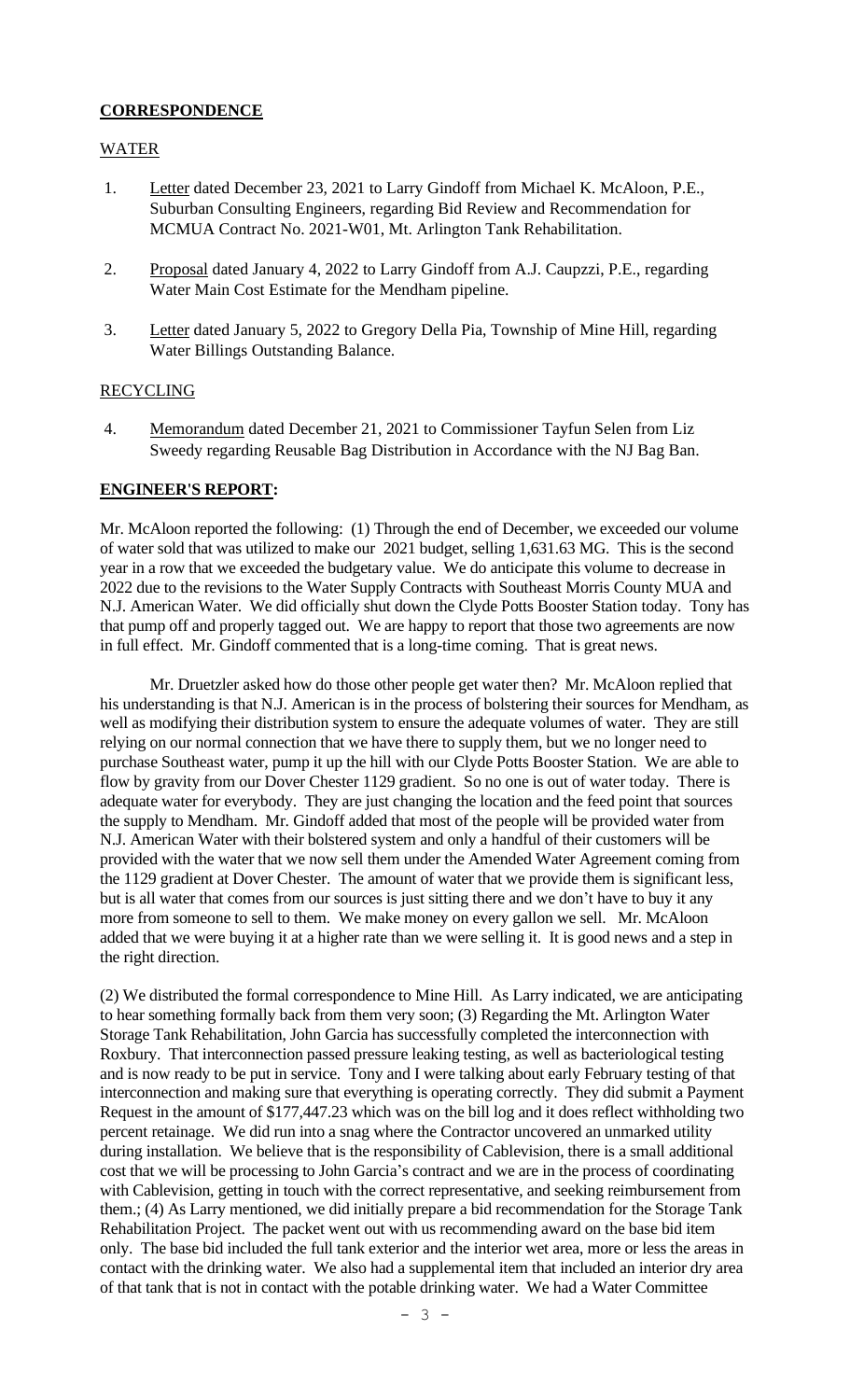Meeting yesterday and through discussions with the Water Committee, they recommended us proceeding with the full award of base and supplemental bid items. We revised our recommendation and recommend awarding to US Tank Painting in the amount of \$1,527,100, which includes the base and supplemental bid items.

Mr. Gindoff commented that while this is slightly over the Engineer's Estimate, it is below what we had budgeted for this project and it is well within our comfort of awarding this Contract.

Mr. McAloon asked for the Board's approval of the following Resolution:

### **RESOLUTION NO. 22-02 RESOLUTION AWARDING CONTRACT NO. 2021-W02 TO US TANK PAINTING, INC. FOR "MT. ARLINGTON TANK REHABILITATION"**

WHEREAS, the Morris County Municipal Utilities Authority (the "Authority") advertised for the receipt of public bids for Contract No. 2021-W02 "Mt. Arlington Tank Rehabilitation" and received six (6) responses to the bid solicitation on December 16, 2021 from the bidders listed below at the total base and supplemental bid price shown:

| US Tank Painting, Inc.<br>Millstone, NJ                                                             | \$1,527,100.00 |
|-----------------------------------------------------------------------------------------------------|----------------|
| Brave Industrial Paint, LLC.<br>Long Branch, New Jersey                                             | \$1,629,000.00 |
| Allied Painting, Inc.<br>Cherry Hill, New Jersey                                                    | \$1,736,310.00 |
| Blastech Enterprises, Inc.<br>Baltimore, Maryland                                                   | \$1,764,200.00 |
| <b>Nuco Painting</b><br>Islandia, New York                                                          | \$3,212,400.00 |
| Scaturro Brothers, Inc. t/a Alpine<br>Painting and Sandblasting Contractors<br>Paterson, New Jersey | \$3,909,750.00 |

NOW, THEREFORE, BE IT RESOLVED by Morris County Municipal Utilities Authority as follows:

- 1. The Authority waives all immaterial defects in the bid submitted by US Tank Painting, Inc., if any, and awards Contract No. 2021-W02 "Mt. Arlington Tank Rehabilitation" to US Tank Painting, Inc., having a business address of 900 Rike Drive, Millstone Township, New Jersey 08535, as the lowest responsible bidder, in the amount not to exceed the base and supplemental bid price of \$1,527,100.00.
- 2. The Executive Director is authorized to execute Contract No. 2021-W02 "Mt. Arlington Tank Rehabilitation" with US Tank Painting, Inc., having a business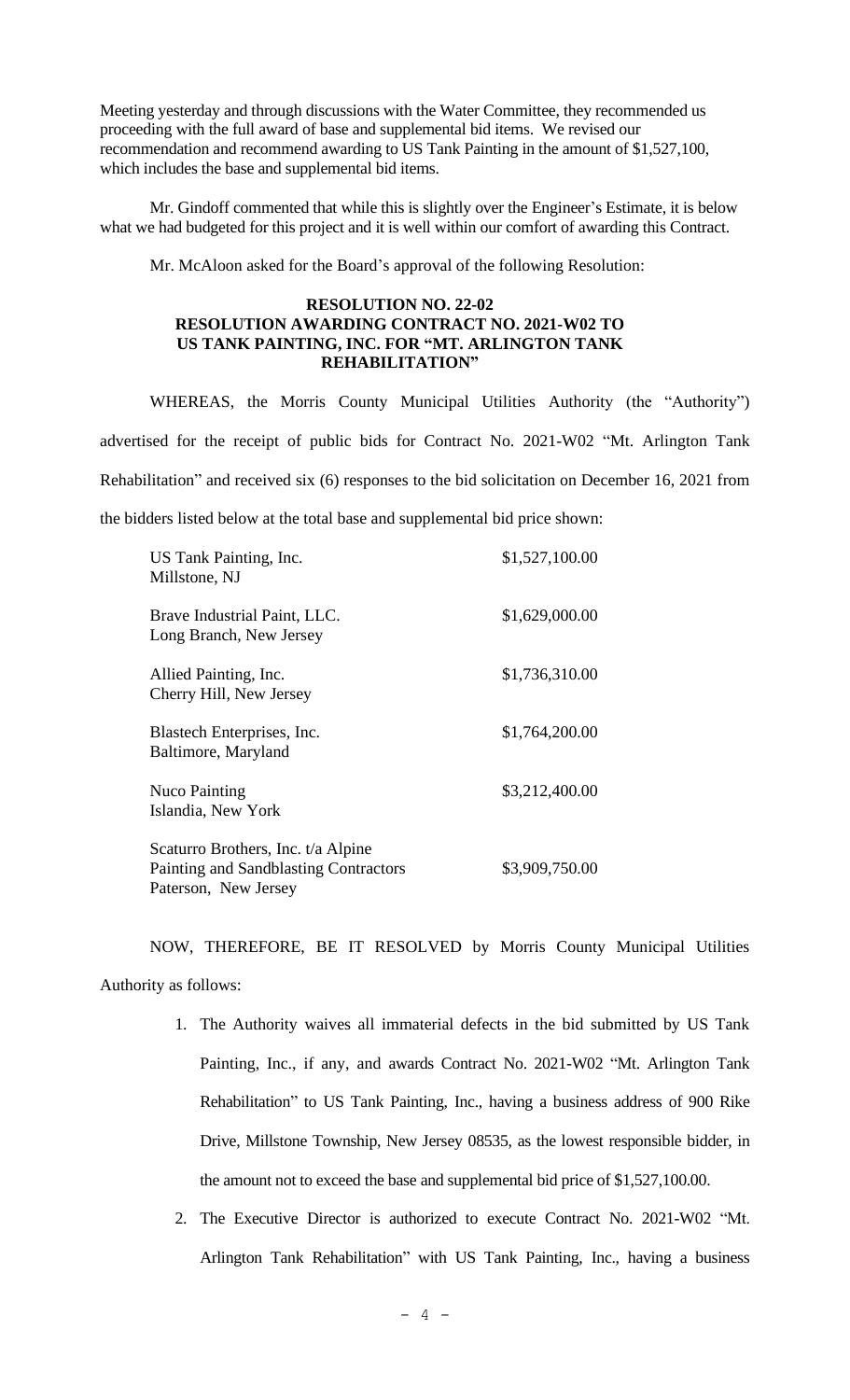address of 900 Rike Drive, Millstone Township, New Jersey 08535, in the amount not to exceed the bid price of \$1,527,100.00.

- 3. The Contract awarded herein to US Tank Painting, Inc., shall commence after the execution of the Contract, the submission of all required documents, including but not limited to the submission and approval of the contractor's performance bond, insurance certificates required by the Contract, said insurance shall be in a form acceptable to the Risk Manager of Morris County.
- 4. The Executive Director is hereby authorized and directed to execute any other necessary documentation and to take all other actions necessary or desirable to effectuate the terms and conditions of this Resolution.
- 5. All bid security, except the security of the three apparent lowest responsible bidders shall be returned within 10 days after the opening of the bids, Sundays and Holidays excepted, and the bids of such bidders shall be considered withdrawn. After the award and full execution of the contract and approval of the contractor's performance bond, the bid security of the remaining unsuccessful bidders shall be returned to them within three days thereafter, Sundays and holidays excepted.
- 6. Funds are available for this Contract from Budget Line Item 02-6-300-800-015 and a copy of this Resolution shall be submitted to the Authority's Treasurer and kept on file in the offices of the Authority.
- 7. This Resolution shall take effect immediately.

### **CERTIFICATION**

 I hereby certify that the foregoing Resolution was adopted by the Morris County Municipal Utilities Authority at the Regular Meeting held on Tuesday, January 11, 2022.

# MORRIS COUNTY MUNICIPAL UTILITIES AUTHORITY

By:

Dorothea Kominos, Vice Chairwoman

ATTEST:

Marilyn Regner, Secretary

MOTION: Mr. Guadagno made a Motion to award Contract No. 2021-W02 To US Tank Painting, Inc. For Mt. Arlington Tank Rehabilitation and Mr. Druetzler seconded the Motion.

 $- 5 -$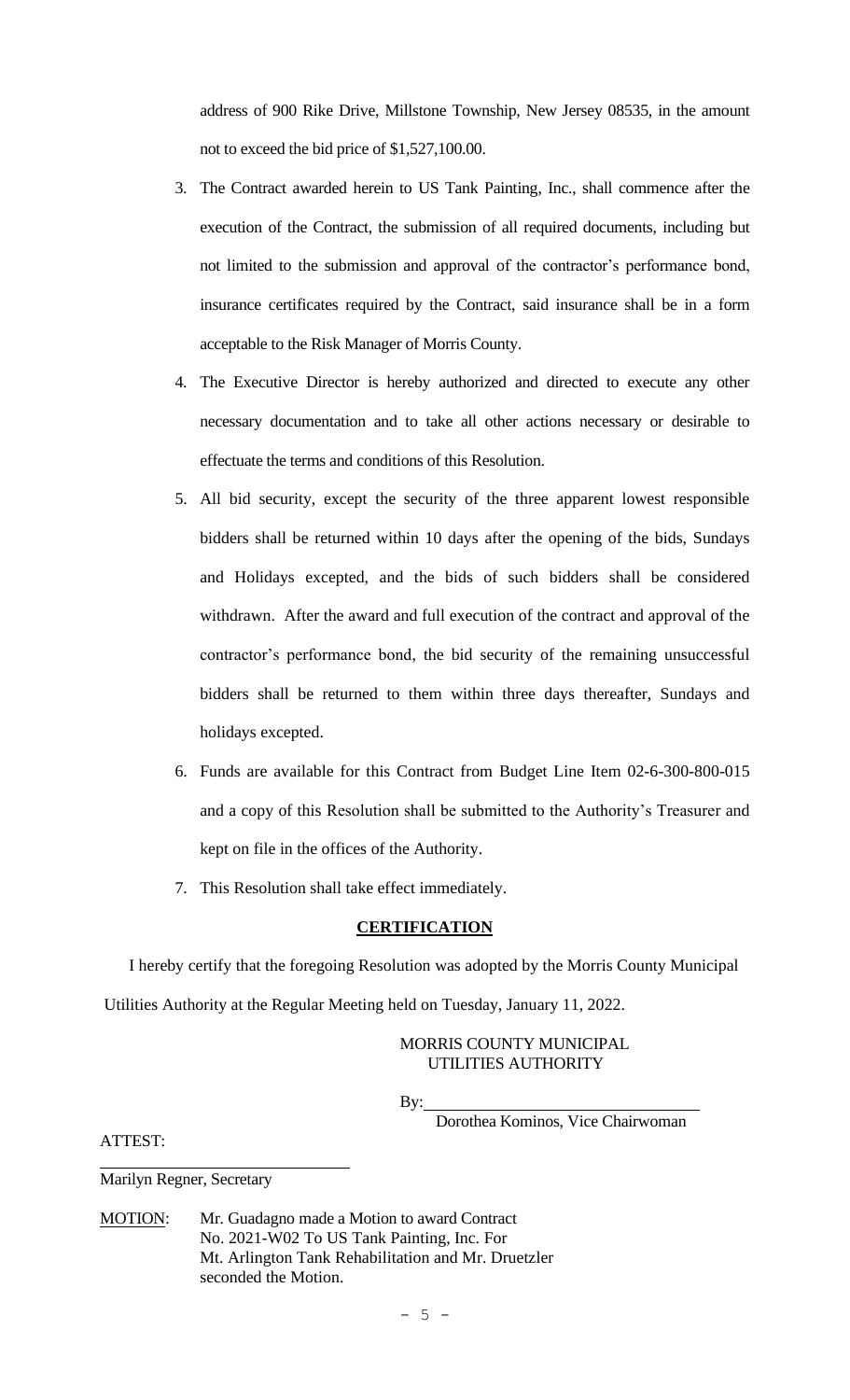## ROLL CALL: AYES: 8 NAYES: NONE ABSTENTIONS: NONE

(5) Mr. McAloon mentioned that we met with the Water Committee yesterday to discuss Southeast Morris County MUA and some other contractual items. We will be prepared to present to the Board at the closed session next month.

Mr. Gindoff explained that he needs to address the following Resolution, as Michael McAloon is not involved with this. He explained that we have been looking for a while for a way to appraise the water main, which in essence we no longer need that use to connect water in the Mendham area between us and N.J. American. This is a bit of water main that we have been seeking to sell to N.J. American since it serves their system now instead of ours and we need a way to appraise it. Al Capuzzi is someone who use to work for Jacobs Engineering and actually did a lot of work on our Asset Management Plan that we currently rely on for the MUA. He has gone on his own and has his sole engineering firm and thought it would be an excellent fit if he would provide a proposal to do the engineering work we need to get that appraisal done for that pipeline so that we could successfully get a proper price on it and negotiate the sale with N.J. American. He mentioned that Al Capuzzi will also have to work with our appraiser, who we have already retained, Victor DiSanto, to do the property appraisal work. The will both work together to get us the appraisal price that we need.

Ms. Szwak asked how does this appraisal compare with Linfante's appraisal? Mr. Gindoff replied that his was about \$20,000. Mr. Carney mentioned that Art's appraisal included the appraiser as well, but this is still a better price.

Mr. Gindoff asked for the Board's approval of the following Resolution:

### **RESOLUTION NO. 22-03 RESOLUTION OF THE MORRIS COUNTY MUNICIPAL UTLITIES AUTHORITY APPROVING A PROFESSIONAL SERVICE CONTRACT (WATER MAIN APPRAISAL PROJECT) AJC0, LLC –ALBERT J. CAPUZZI, PE, DBIA**

**WHEREAS,** the Morris County Municipal Utilities Authority (MCMUA) has a need to acquire professional services to appraise an approximate 1.5 mile 12-inch ductile iron pipeline along Woodland Road, outside of the Clyde Potts Reservoir in Mendham Township, together with attached appurtenances; and

**WHEREAS,** the MCMUA requested proposals for the professional service of a Water Engineer in reference to the Water Main Appraisal project and;

**WHEREAS**, the MCMUA received a proposal from AJC0 – Albert J. Capuzzi, PE, DBIA, dated January 4, 2022; and

Vendor: AJC0, LLC – Albert J. Capuzzi, PE. DBIA 101 Glenbrook Rd. Morris Plains, NJ 07950

Proposal Price: Not to exceed \$8,000.00 at \$150/hour (Proposal attached)

**WHEREAS,** the proposal of AJC0 – Albert J. Capuzzi, PE, DBIA being the most advantageous was received by the Authority to determine compliance with service specifications: and

**WHEREAS,** the MCMUA desires to award the contract for the professional service of a Water Engineer in reference to the Water Main Appraisal project; and

**WHEREAS,** in lieu of a separate certification of funds, the maximum dollar value of this contract is as set forth in this resolution per NJAC 5:30-5.4 (a) 3 and the MCMUA Treasurer certifies that \$8,000 is available from Budget Line Item 02-6-900-925-230 for the services to be provided.

 $- 6 -$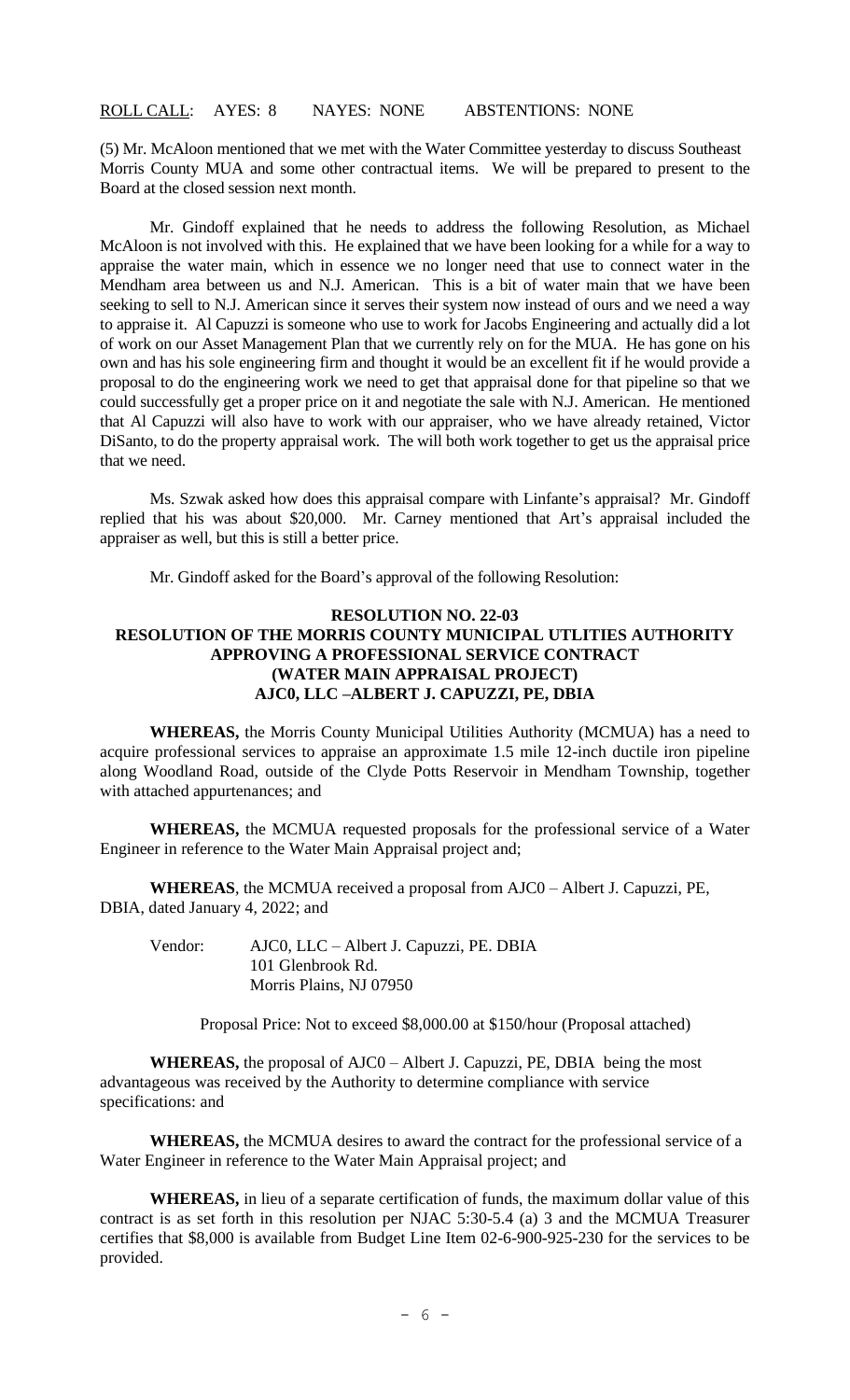**NOW THEREFORE, BE IT RESOLVED** by the Morris County Municipal Utilities Authority, in the County of Morris, State of New Jersey, that it does hereby approve a contract for the professional service of Water Engineer in reference to the Water Main Appraisal project in a form to be approved by Counsel:

| Vendor Name:                      | AJCO, LLC<br>Albert J. Capuzzi, PE. DBIA<br>101 Glenbrook Rd.<br>Morris Plains, NJ 07950 |
|-----------------------------------|------------------------------------------------------------------------------------------|
| <b>Estimated Cost of Service:</b> | \$8,000.00                                                                               |
| Account Number:                   | 02-6-900-925-230                                                                         |

**NOW, THEREFORE, BE IT FURTHER RESOLVED,** by the Morris County Municipal Utilities Authority as follows:

- 1. The Executive Director is authorized and directed to execute the Contract for professional service of Water Engineer in reference to the Water Main Appraisal project in a form to be approved by Counsel.
- 2. The Authority's staff and consultants are hereby authorized to take all other actions necessary or desirable to effectuate the terms and conditions of this Resolution.
- 3. This Resolution shall take effect as provided by law.

## **CERTIFICATION**

I hereby certify that the foregoing Resolution was adopted by the Morris County

Municipal Utilities Authority at the Regular Meeting held on Tuesday, January 11, 2022.

### MORRIS COUNTY MUNICIPAL UTILITIES AUTHORITY

By:\_\_\_\_\_\_\_\_\_\_\_\_\_\_\_\_\_\_\_\_\_\_\_\_\_\_\_\_\_\_\_\_

Dorothea Kominos, Vice Chairwoman

ATTEST:

Marilyn Regner, Secretary

\_\_\_\_\_\_\_\_\_\_\_\_\_\_\_\_\_\_\_\_\_\_\_\_\_\_\_\_\_\_

MOTION: Mr. Guadagno made a Motion to Approve A Professional Service Contract (Water Main Appraisal Project) AJC0, LLC –ALBERT J. CAPUZZI, PE, DBIA and Ms. Szwak seconded the Motion.

ROLL CALL: AYES: 8 NAYES: NONE ABSTENTIONS: NONE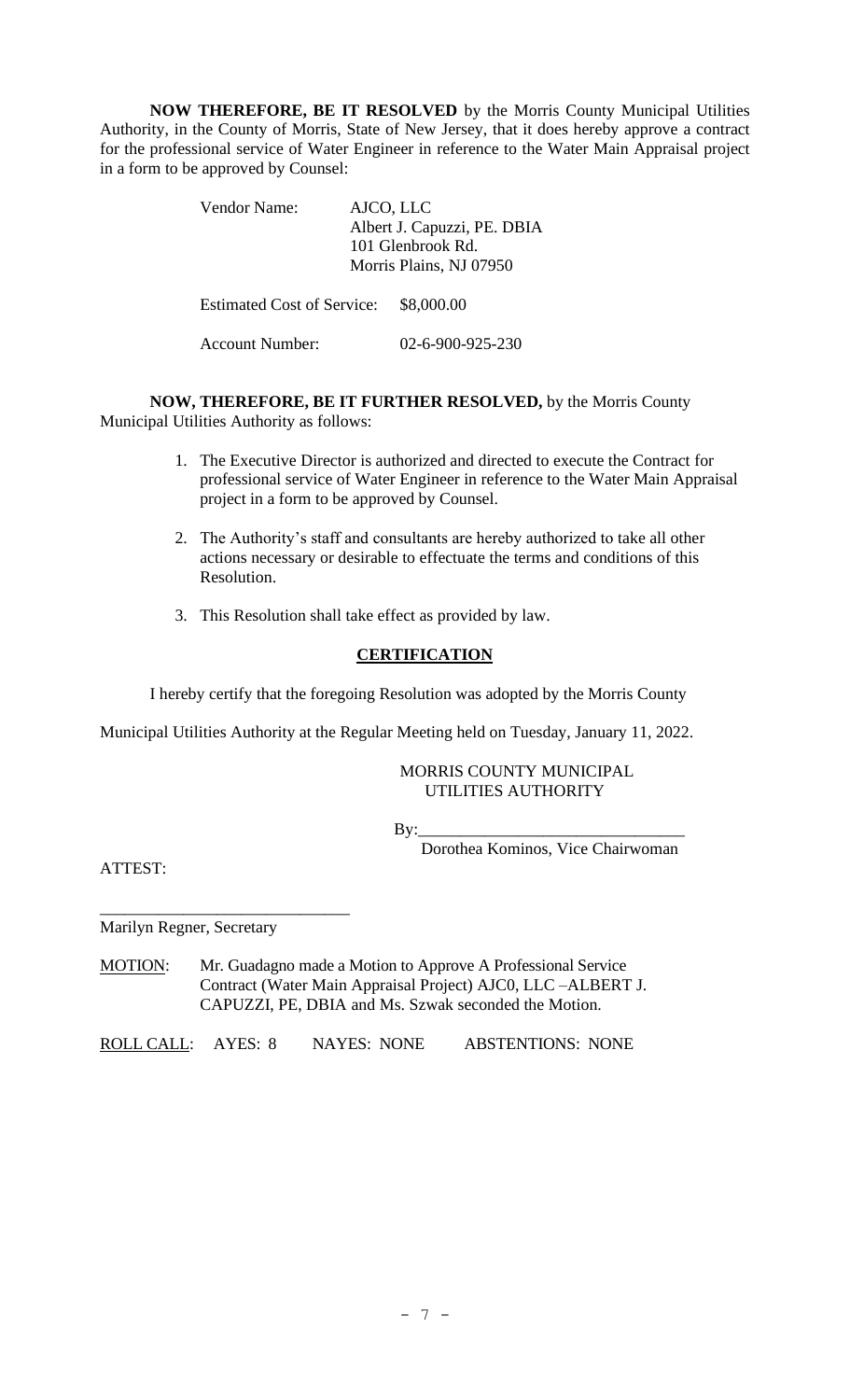# **ENGINEER'S REPORT:**

# **PROJECT STATUS**

- *1. General System:*
	- A. Through December 2021, MCMUA sold approximately 1,631.630 MG to date. This total volume of water sold to date is below the total sold for the same period in 2020 (1,696.021 MG), however, as above the total sold in 2019 (1,523.611 MG) respectively. This volume of water was above the anticipated 1,567 MG volume that was utilized in preparing the 2021 budget. We do anticipate this volume to decrease in 2022 due to revisions to Water Supply Contracts with SMCMUA and NJAW.
	- B. MCMUA has distributed formal correspondence to Mine Hill Township and SCE is currently coordinating a meeting to discuss their formal request with regard to the water usage from October 2020 to September 2021.

# *2. Mt. Arlington Water Storage Tank Rehabilitation:*

## **Contract A – Tank Isolation**

John Garcia Construction has completed the pressure/leakage testing as well as the bacteriological testing and the interconnection is able to be put in service. MCMUA is coordinating a proposed date and time to begin the demonstration period to simulate the Mt. Arlington tank being out of service. The Contractor will be installing the temporary interconnection with the Mt. Arlington water system in the early spring, prior to the tank rehabilitation due to concerns over freezing temperatures and other concerns.

The Contractor has submitted payment request in the amount of **\$177,447.23** (approximately 82%) which reflects withholding 2% retainage for the work performed. Upon review of the work completed and supporting documentation, SCE recommends payment in this amount.

The Contractors final installed quantities of 12-inch watermain were slightly above the proposed quantities at bid time. This additional footage was due to the need to avoid rock excavation. Additionally, there was an un-marked telephone conduit which was in direct conflict with our proposed chamber location. Through coordination with the Morris County Road Department, as well as Mt. Arlington, we understand these conduits are Cablevision. The Contractor incurred additional cost for the re-installation of these conduits upon

installation of the proposed chamber, and therefore has additional costs. We are prepared to finalize these quantities in a final change order prior to completion and closeout of this project.

### **Contract B – Tank Rehabilitation**

The bid opening for the Mt. Arlington Tank Rehabilitation project was held on Thursday December 16 at 2:00pm. A total of six (6) bids were received for this project ranging from \$1,487,100.00 to \$3,534,750.00.

| <b>BIDDER</b>                         | <b>BASE BID AMOUNT</b> |
|---------------------------------------|------------------------|
| US Tank Painting, Inc.                | \$1,487,100.00         |
| Brave Industrial Paint LLC.           | \$1,624,000.00         |
| Allied Painting Inc.                  | \$1,641,310.00         |
| Blastech Enterprises, Inc.            | \$1,714,200.00         |
| <b>Nuco Painting</b>                  | \$2,637,400.00         |
| Scaturro Brothers, Inc. t/a Alpine    | \$3,534,750.00         |
| Painting and Sandblasting Contractors |                        |

Our review of the six (6) bids indicates the apparent lowest responsible bid submitted by *US Tank Painting Inc.* of *Millstone Township, NJ* for the base bid amount of \$1,487,100.00. SCE has reviewed the bid documents, contacted references, verified certifications and all other aspects of their bid appear to be complete, subject to MCMUA review and MCMUA's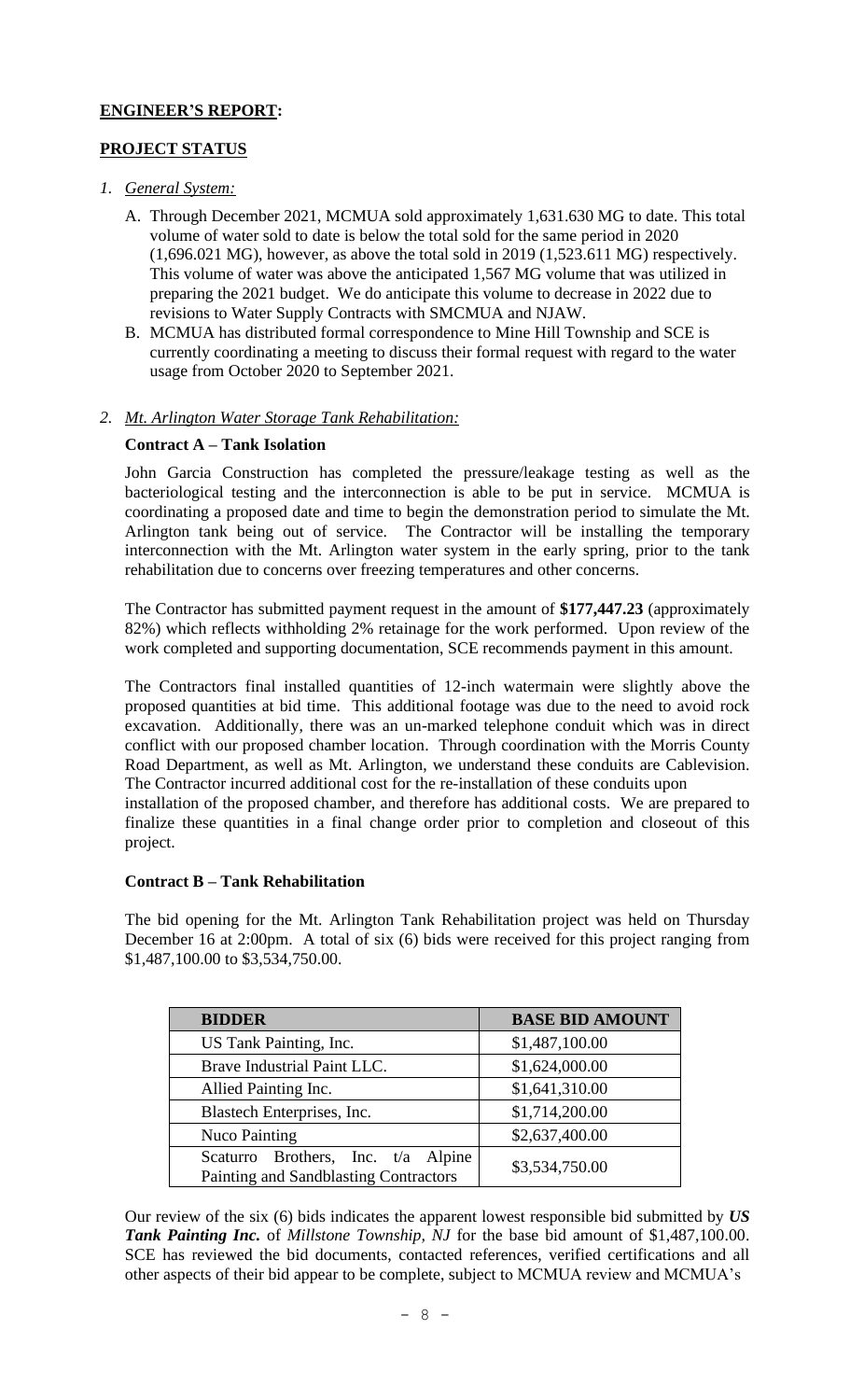Attorney's review A formal recommendation of award will be presented via Resolution at the board meeting.

### *3. Southeast Morris County Municipal Utilities Authority (SMCMUA) Coordination*

SCE is prepared to further discuss with the Water Committee the potential for long term synergies, as well as potential to supply the Borough of Mt. Arlington the additional volumes of water that have been requested at the next Water Committee Meeting.

### **SOLID, HAZARDOUS & VEGETATIVE WASTE REPORT:**

Mr. Deacon asked if there are any questions regarding his report. Ms. Szwak mentioned that she has missed several meetings and you refer in your report about the Solid Waste Emergency and she wants to make sure she understands what that is. Mr. Deacon replied it is a combination. It all started at the end of August beginning of September as a result of Ida, coupled with Mascaro with COVID issues, it snowballed with vacations and Labor Day, and then it was basically catching up. He explained that Ida puts us under a big emergency which the State met with all the Solid Waste Coordinators in the State. Basically, everyone was having the same problem. COVID was causing issues with solid waste with CDL drivers, so moving solid waste to landfills was an issue all over the State. It is behind us now. Credit to Mascaro, we are back to operating normally.

Mr. Deacon provided the following highlights: (1) There is a correction on the inbound tonnage comparison numbers for both transfer stations. Mt. Olive Transfer Station processed 13,459 more tons than 2020 totals and Parsippany Transfer Station processed 37,186 more tons than 2020. It is a slight correction from what was reported. He mentioned supporting and promoting the ideas and importance of pursuing the SEVDOA that we have been talking about in Mt. Olive. Mt. Olive Station processed 4,221 more customers this year than 2020 and homeowners self-generated residential, which would be the idea of the SEVDOA, was 9,095 total customers for 2021, which is 1,342 more customers than 2020.; (2) The improvements at the Mt. Olive Transfer Station Office area continue. It is really coming along nice, thanks to Justin for doing a lot of that.; (3) The MCMUA Staff spent a lot of the last month into January really shoring up our safety and compliance due to the PEOSHA visit mentioned at the Mt. Olive Transfer Station. We have already completed and submitted the majority of the Facility Right-To-Know Surveys that aren't really due until July 15, 2022, but we like to get them done in January. Only our two transfer stations and two compost facilities remain. All 11 MUA Water facilities were completed and submitted. today. (4) He mentioned the Amendment to the current Contract with MRM in the Board highlights. Mr. Gindoff mentioned that this company provides us e-waste recycling that also gets distributed to many of the municipalities that have e-waste recycling boxes at their locations.

Mr. Deacon asked for the Board's approval of the following Resolution:

#### **RESOLUTION NO. 22-04**

# **RESOLUTION AUTHORIZING AMENDING THE CONTRACT BY AND BETWEEN THE AUTHORITY AND ELECTRONIC MANUFACTURERS RECYCLING MANAGEMENT COMPANY, LLC FOR THE MARKETING OF RECYCLABLE MATERIAL – CONSUMER ELECTRONICS**

**WHEREAS,** on August 8, 2017 the Morris County Municipal Utilities Authority ("MCMUA") awarded a Contract for the Marketing of Recyclable Materials – Consumer Electronics ("Contract") to Electronic Manufacturers Recycling Management Company, LLC, 5775 Wayzata Blvd., Suite 700, Minneapolis, MN 55416 (CONTRACTOR"), in accordance with the Local Public Contracts Law, N.J.S.A. 40A:11-1 et seq.; and

**WHERAS,** on June 8, 2021 the MCMUA extended the Contract for an additional one (1) year; and

**WHEREAS,** the Contractor engages in the marketing of recyclables materials consumer electronics on behalf of the MCMUA; and

**WHEREAS,** the MCMUA and the Contractor desire to amend the Contract to state that Contractor shall provide MCMUA with a rebate on specific consumer electronics; and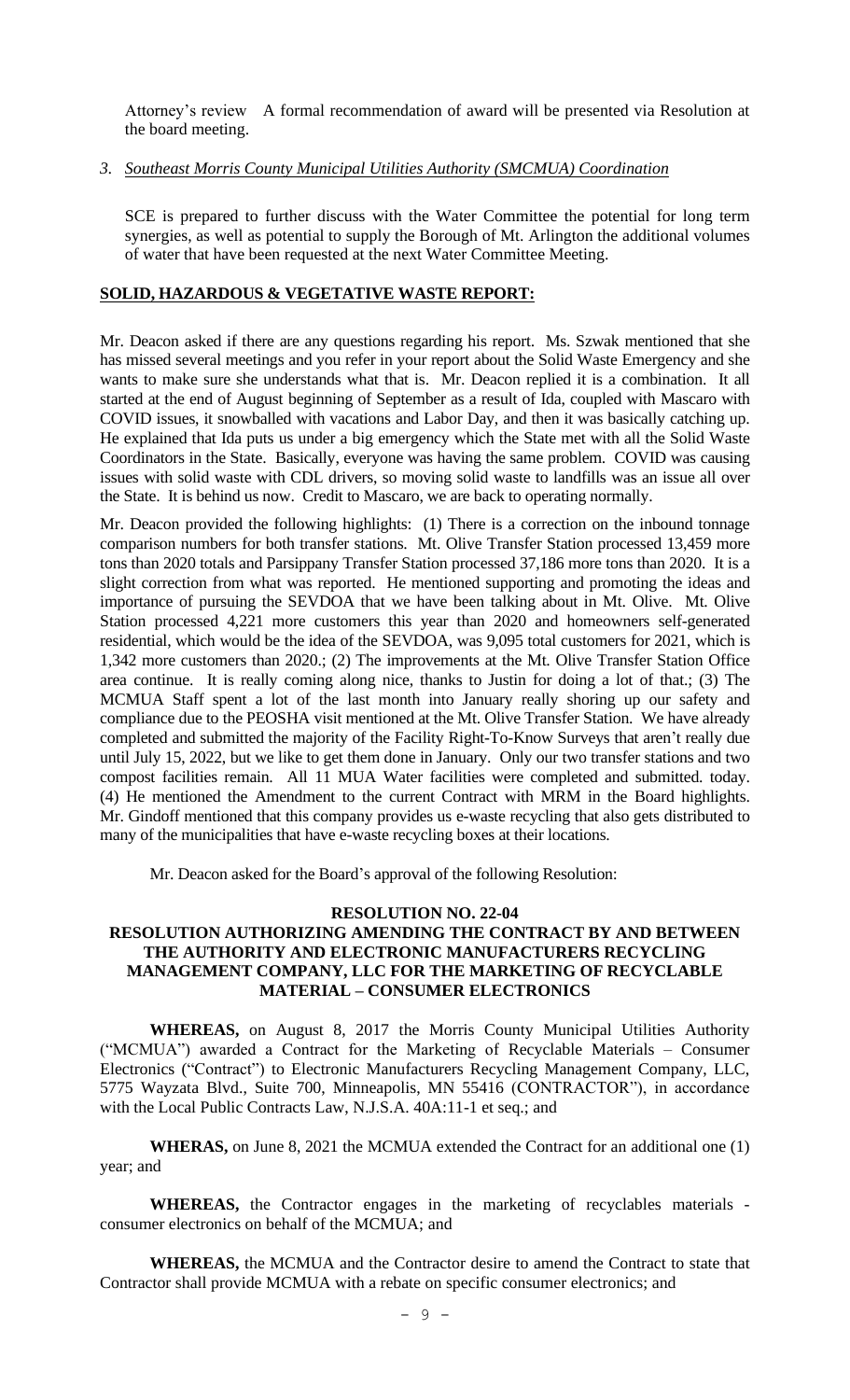**WHEREAS,** the MCMUA desires to authorize execution of an Amendment to the Contract, in substantially the form attached hereto; and

**NOW THEREFORE, BE IT RESOLVED** by the Morris County Municipal Utilities Authority, in the County of Morris, State of New Jersey, as follows:

- 1. The MCMUA authorizes the Executive Director to execute the attached "Amendment to the Contract for the Marketing of Recyclable Material – Consumer Electronics in substantially the form attached hereto (the "Amendment") upon execution of said Amendment by the Contractor.
- 2. A copy of this Resolution, the Contract and the Amendment shall be available for public inspection at the office of the Morris County Municipal Utilities Authority, 214A Center Grove Rd. Randolph, NJ 07869.
- 3. A copy of this Resolution shall be forwarded to the MCMUA Treasurer and the Contractor.
- 4. The MCMUA's staff and consultants are hereby authorized and directed to take all other actions necessary or desirable to fully effectuate the terms and conditions of this Resolution.
- 5. This Resolution shall take effect immediately.

## **CERTIFICATION**

I hereby certify that the foregoing Resolution was adopted by the Morris County

Municipal Utilities Authority at the Regular Meeting held on Tuesday, January 11, 2022.

### MORRIS COUNTY MUNICIPAL UTILITIES AUTHORITY

By:\_\_\_\_\_\_\_\_\_\_\_\_\_\_\_\_\_\_\_\_\_\_\_\_\_\_\_\_\_\_\_\_\_

Dorothea Kominos, Vice Chairwoman

ATTEST:

\_\_\_\_\_\_\_\_\_\_\_\_\_\_\_\_\_\_\_\_\_\_\_\_\_\_\_\_\_\_ Marilyn Regner, Secretary

MOTION: Mr. Hudzik made a Motion to authorize amending the Contract Between The Authority and Electronic Manufacturers Recycling Management Company, LLC For The Marketing Of Recyclable Material – Consumer Electronics and Mr. Barry seconded the Motion.

ROLL CALL: AYES: 8 NAYES: NONE ABSTENTIONS: NONE

Mr. Deacon thanked the MCMUA Operational Staff who have gotten us through another tough wave of the pandemic. This includes our Curbside Staff and the Mascaro Transfer Station Staff. Everyone was and some continue to be very short-staffed with either COVID cases or scheduled vacations, still our Solid Waste and Recycling services march on. Thank you everybody.

Mr. Deacon mentioned Liz Sweedy She was one of the first MUA employees that approached me when I worked at the Academy for HAZMAT/Health Management and she has been nice to me ever since. He will miss her, so thank you Liz.

Mr. Lemanowicz reported that we have few things underway. The first quarter Facility Assessments: we did our site visits in early December. Parsippany's is done and am working on Mt. Olive now and should have it out by the end of the week. We are verifying the proposal that was issued a while back for the Noise Monitoring in Parsippany. That Noise Monitoring as put on hold originally because of the floor replacement. Now we are trying to get the proposal reestablished and making sure the price is the same and bringing that to the Board next month.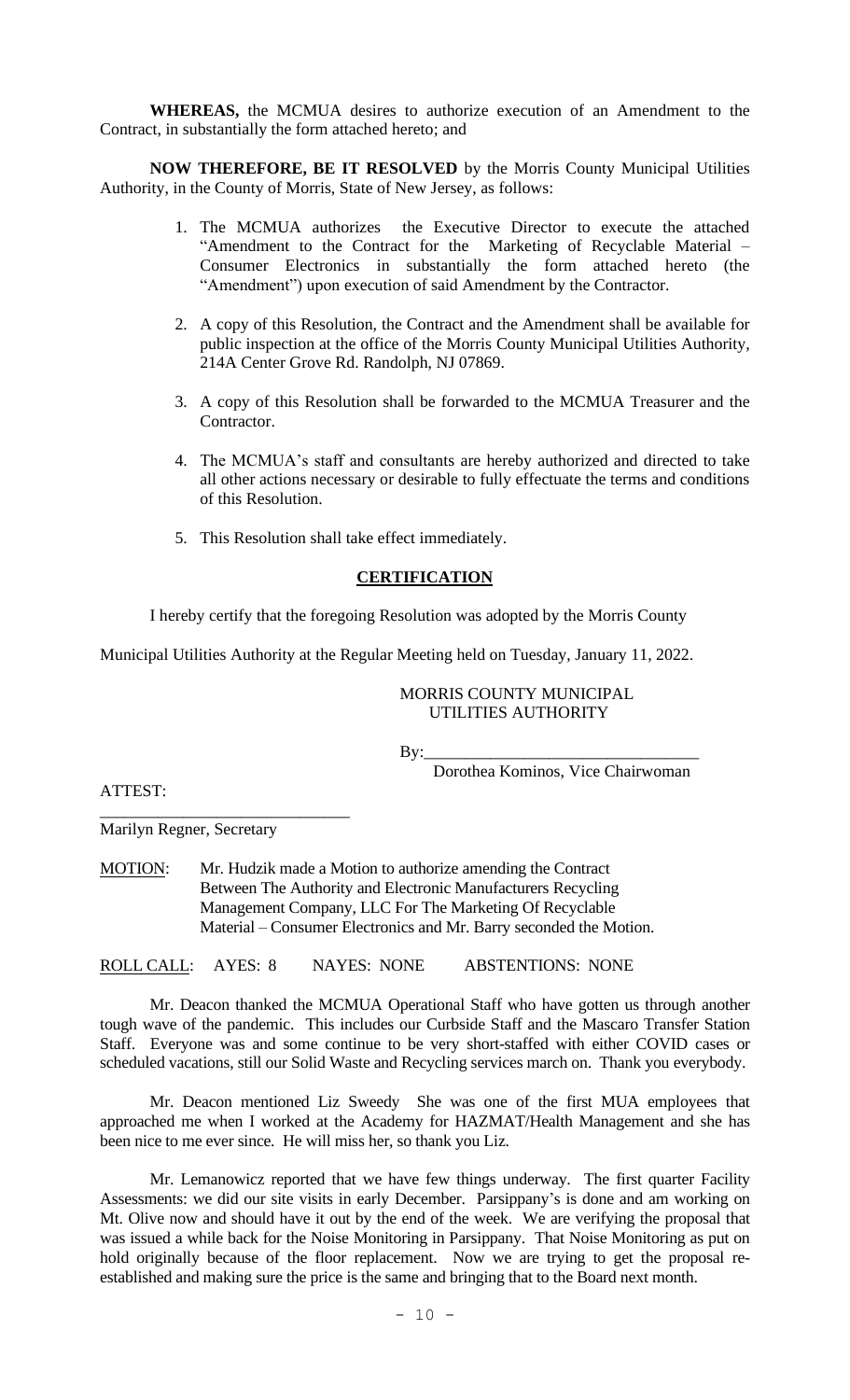Regarding the Water/Sewer connections for the Mt. Olive Facility, we have searched through our maps and now we are reaching out to the municipality and the utility there to see what we can do to make that connection. Regarding Emergency Facility Plans, we reviewed our files. We have a lot of plans for the buildings. They are basically limited to the tipping floors, so our architect went out, measured up the rest of the building rooms and we are preparing those maps now to get those submitted. Looking forward to a busy 2022. Mr. Deacon thanked Colin of Alaimo who met us out at Parsippany to do those plans.

With regards to PEOSHA, Mr. Gindoff thanked Fred and James who have been doing yeoman's work keeping us in line, Bobby Ross, Mike Nunn and Kahlil, who is our mechanic, showing the PEOSHA guy around our trucks. A lot of people shoring up the fences here.

# **SOLID, HAZARDOUS AND VEGETATIVE WASTE REPORT:**

# **GENERAL ADMINISTRATIVE MATTERS**

MCMUA Transfer Station Managers Brett Snyder and Justin Doyle, Assistant Operations Manager Mike Nunn, and Solid Waste Coordinator James E. Deacon continued with the Association of Environmental Authorities- Environmental Professional Development Academy (AEA-EPDA) completing Track #2- Operations on December 15, 2021. All MCMUA cohorts will now start Track #3- Finance on January 5, 2022. Due to the escalating COVID-19 conditions, these EPDA sessions will be held virtually until further notice. Track #3 will be four (4) consecutive Wednesdays, followed by Track #4- Human Recourses (HR). The EPDA is currently scheduled to conclude on March 2, with an "Academy Capstone" at the Western Monmouth Utilities Authority in Manalapan, New Jersey.

MCMUA Transfer Station Manager Justin Doyle and Solid Waste Coordinator James E. Deacon provided a tour of the Mount Olive transfer station and the HHW facility to approximately 15 students from Hunterdon Prep High School on Monday, December 13. Students were given a detailed walk through of both facilities with time for questions and answers.

### **TRANSFER STATIONS**

**Tonnage-** The 40,052 tons accepted in December 2021 was 9.23% greater than the 36,669 tons accepted a year ago in December of 2020. That increase was due to, in total, the disposal of construction and demolition (C&D Type 13C) debris materials. The very warm December 2021 weather probably had a lot to do with this large monthly volume. The fourth  $(4<sup>th</sup>)$  quarter of 2021 ended up managing 13.15% more solid waste than the fourth quarter of 2020. The 465,745 tons accepted for all of calendar year 2021 also illustrates the year's very high level of solid waste generation, as it was 12.2% greater than the 415,100 tons accepted in 2020. It was also the largest amount of solid waste generated since 2007. In 2007 only 27% of the waste was construction and demolition (C&D Type 13C), whereas in 2021, the percent of waste that is C&D Type 13C amounts to 34%. Please refer to the attached Transfer Station Disposal Report by Month for additional information.

### **December Comparison Statistics:**

 Mount Olive Transfer Station: Inbound- 14,866 Tons- 1,181 Tons more than 2020 Total Customers- 3,660- 415 more than 2020 Self-Generated/ Residential Customers- 670- 57 more than 2020 (The Mount Olive transfer station processed 13,221 more tons than 2020's totals)

 Parsippany-Troy Hills Transfer Station: Inbound- 25,186 Tons- 2,202 Tons more than 2020 Total Customers- 5,674- 968 more than 2020 Self-Generated/ Residential Customers- 358- 51 more than 2020 (The Parsippany-Troy Hills transfer station processed 37,041 more tons than 2020's totals)

**PEOSH (Public Employees Occupational Safety and Health) Site Visit-** A reportable accident occurred at tipping floor bay #1 at the Mount Olive transfer station on December 7, with a hauler twisting his knee when stepping into the open damaged trench drain system. The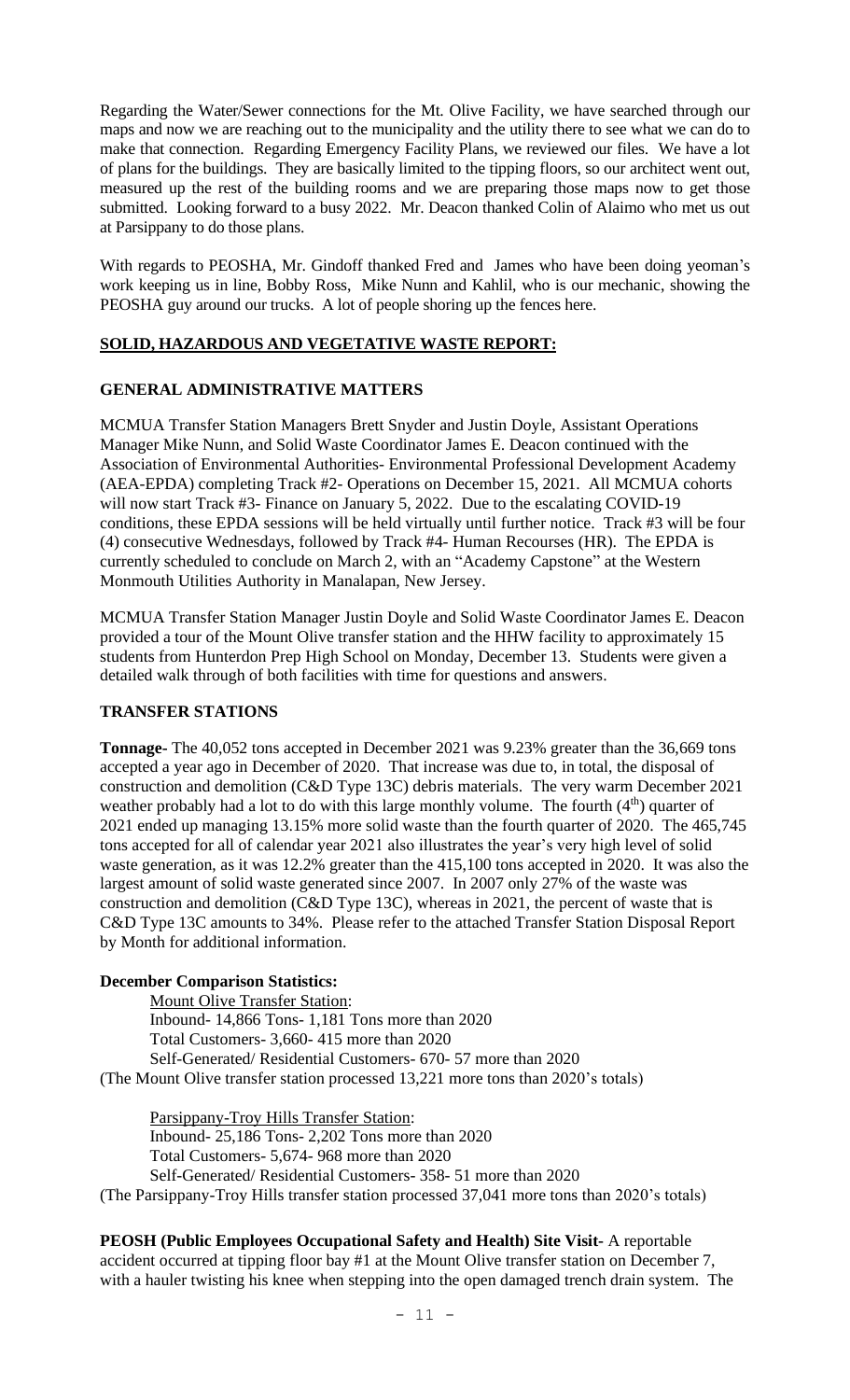MCMUA Transfer Station Manager contacted local EMS to respond and immediately generated an incident report. The responding Mount Olive Township Police Officer went back to headquarters and contacted PEOSH, which resulted in a site visit on December 9. J.P. Mascaro and Sons and their subcontractor, Sprayd Welding, provided and installed on the following day, four (4) 10' steel plates that were set in place as temporary trench drain covers. This satisfied the PEOSH Notice of Order to Comply received on December 17. The PEOSH inspector did mention to the MCMUA Transfer Station Manager that he would be back for a full inspection at some point. The inspector provided the MCMUA with a PEOSH Inspection Information "checklist" of items that he would be looking for during his re-inspection. Per MCMUA Executive Director Larry Gindoff, this PEOSH inspection list was shared with all of the MCMUA managers in all MCMUA Divisions, for review and to make sure all of our sites are in compliance. Since the incident, the MCMUA Operations staff has put up all the compliance boards in the Mount Olive transfer station main office, making sure all contact lists and relative safety information is up to date. All the related compliance binders and training records are now together in the MCMUA Transfer Station Manager's office in a labeled cabinet for inspectors. Mascaro has posted all of their OSHA 300 information and their Right to Know binders on the wall in a central location. J.P. Mascaro and Sons' 2021 Emergency Action Plan is posted in all the transfer station offices at both facilities. The MCMUA staff has worked closely with both the County Fire Marshal's Office and Office of Risk Management throughout the process, and is now looking to complete the 2021 New Jersey Department of Health (NJDOH) Right to Know (RTK) Central File updates in January 2022. The deadline for the 2021 survey updates and submissions is July 15, 2022.

**Transfer Station Site Improvements-** DLS Maintenance and Construction, LLC (DLS) has completed the replacement of all the Mount Olive transfer station office windows, installed new flooring, completed the wall patching and repairs, and the final painting of all the offices (4), the conference room (1), the (2) bathrooms, and the main reception/lobby area (1). DLS will be asked to come back out at some point to finish up some touch up work. Plumbing improvements, including new fixtures and toilets in the bathrooms (2), has also been completed. Some furniture for the offices has been ordered, much of it has already been built and put in place. This includes a new TV and video conference camera for transfer station conference room. Morris County IT and their subcontractor Connectek, LLC. still need to come back to perform their network Cat 6 cable "drops" into all the offices. Connectek will test all the existing ports, run cables to the fire panel in the pump room and the fire panel in the HHW office trailer, and assist in moving all the network MDF panels into one (1) protected central location in the common area closet. The Morris County Fire Marshal's Office has already installed their new fire panels (2), which are now awaiting the County network cable. The old panels in the pump room and HHW trailer will be removed and phone lines canceled once this is complete.

**Parsippany Transfer Station Façade and Wall Repair:** Due to identified damage on the eastern wall of the Parsippany transfer station by the air pollution control system, the MCMUA solicited quotations for replacement of blocks, brick ties, fasteners and cement to repair the damaged wall. Eco Windows & Facades, of Philadelphia, PA submitted the lowest cost proposal of three proposals submitted in the amount of \$19,000.00 for the work to be performed. As we are still waiting for the required submission of pre-award paperwork from Eco Windows and Facades a resolution authorizing a contract this work is anticipated to be presented to the Board at the February 2022 meeting.

**Professional Engineering Services-** Alaimo Project Manager/Solid Waste Engineer Thomas Lemanowicz performed the first periodic facility review of both transfer stations on Thursday, December 2. Moving forward, these site inspections will be performed on a quarterly basis, reporting items that need to be addressed and recording a status of the items that may be noted in previous reports. A majority of these repair can be attributed to the damages caused during the solid waste emergency over the last few months of 2021. When Alaimo's findings are received in writing, MCMUA staff continue to work with Mascaro on the repairs and improvements.

As part of these quarterly site inspections, and as a result of the PEOSH site visit mentioned above, Alaimo is actively working on Emergency Action Plans/Emergency Evacuation Plans for both MCMUA transfer stations. Alaimo's in-house architect was out at the Mount Olive transfer station on Monday, December 27, for a full walk around with the MCMUA operations staff. Pictures, drawing, and measurements were all taken, safety equipment like first aid kits, fire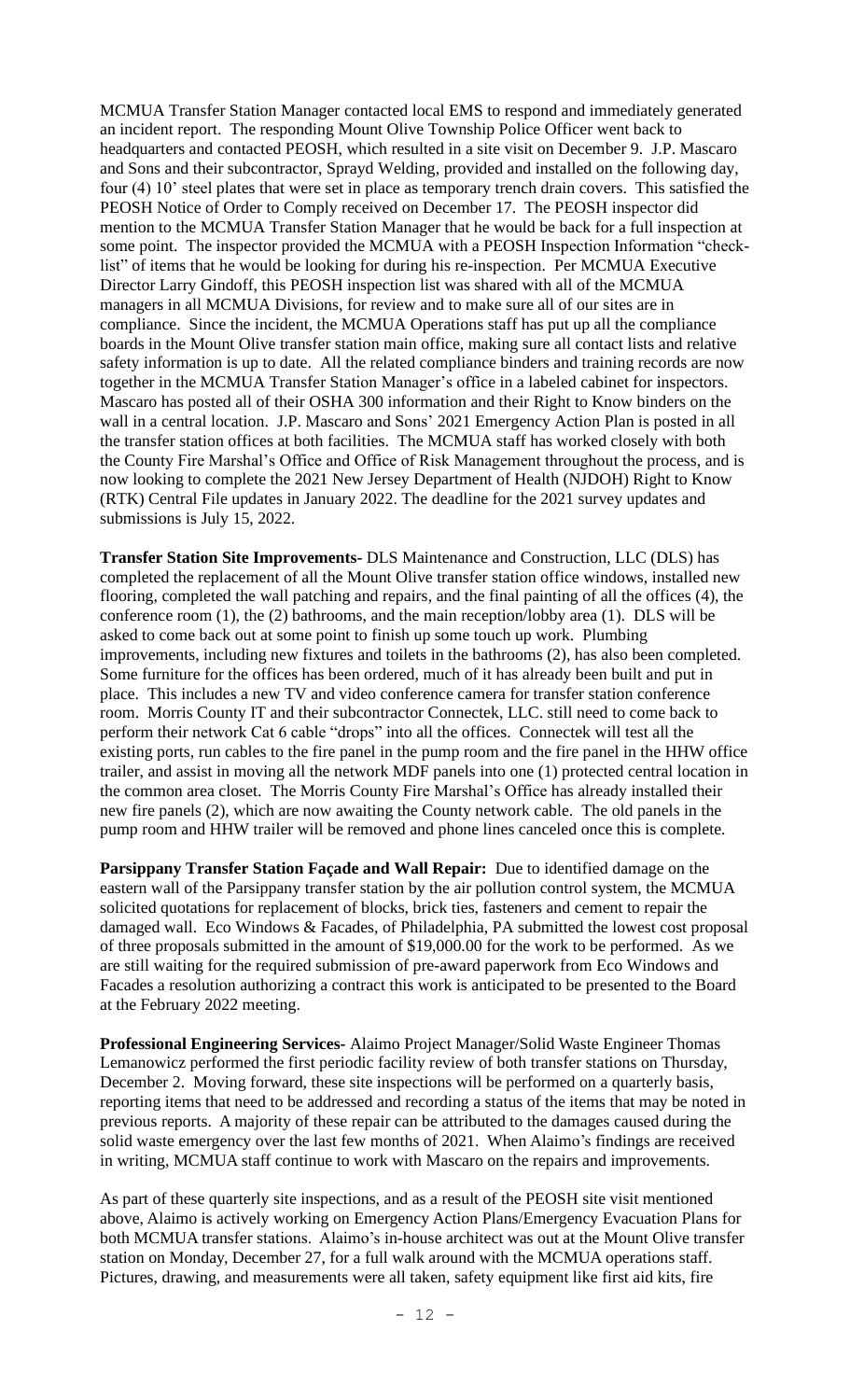extinguishers, the oxygen cabinet, the AED, fire panels, spill kits, emergency exit lighting, etc. were all inventoried. From this collected data, official maps will be generated for posting throughout the facility. Alaimo is scheduled to do the same thing down in Parsippany on January 6. These Emergency Evacuation Plans are a PEOSH requirement and have been pushed by the MCMUA to be a priority to complete.

**Transfer Stations Accumulation of Solid Waste Issues**- J.P. Mascaro and Sons' approval of the additional highway weight capacity from 80,000 pounds to 90,000 pounds for loaded transfer trailers expired with the New Jersey Department of Transportation (DOT) on January 4, 2022. The Penn DOT approval will expire on January 30, 2022. While it is a slower time of the year, the weeks following Christmas and New Years can be busy and challenging with people on vacation and now the expanding COVID-19 positive tests. The extra time till the end of the month would be very helpful for Mascaro, so upon their manager's request, MCMUA Solid Waste Coordinator James E. Deacon tried to get an extension of the January 4 NJ DOT termination to January 30, coinciding with the termination of J.P. Mascaro's Penn DOT approvals. The NJDOT had to deny the request because "*The approval was for a 120 day period, based on a Presidential Disaster Declaration, Federal Statutory authority under the Stafford Act."* Therefore on January 3 during the monthly Operations virtual meeting, J.P. Mascaro and Sons Regional General Manager Brian Rosar let the onsite Managers know, that on January 4 around 9:00AM to 11:00AM, everything 90,000 pounds would need to be loaded to get those materials and trailers through Pennsylvania to the landfill, staying in compliance. Mascaro continues their efforts to fulfill the requirements of the contract- keeping the tipping floors clear of waste daily and the removal of loaded transfer trailers within 24 hours. This has been especially true as of late, with reduced manpower due to the increase of COVID-19 cases. The documented damages from the solid waste emergency have continued to be sent to the Mascaro managers, and are slowly being addressed based on priority and when time permits.

# **HOUSEHOLD HAZARDOUS WASTE (HHW) MANAGEMENT**

**Program Participation-** In December 2021, the permanent household hazardous waste facility (HHWF) located at the MCMUA Mount Olive transfer station had a total of 213 serviced appointments, which included 192 Morris County residents, 2 VSQG/small businesses, and 19 out-of-Morris County residents. The final MCMUA 2021 HHWF year ending totals equal 2,989 serviced appointments, 2,694 appointments from Morris County residents, 48 total from VSQG/small businesses, and 247 total non-Morris County residents.

The HHW facility received and is renting from Heartland Mobile Pay a A920 Smart Mobile Tablet credit card terminal, which operates on data usage rather than Bluetooth. This terminal can and will serve as the Mount Olive transfer station's backup, in case their current Elavon credit card machine goes down in the scale house. In addition, the MCMUA received and bought from Heartland a Mobile Pay, a credit card devise as a backup for the Parsippany-Troy Hills transfer station to use if their Elavon credit card machine goes down. The MCMUA Accounting Department is making arrangements for training on these new devises, which will include all HHW staff and the transfer station Weigh Masters.

Due to the increase in COVID-19 cases and the Omicron variant, the MCMUA will be reinforcing the protective measures set forth when the facility was reopened after the State of Emergency back on May 22 of 2020. As a reminder to the MCMUA Board, these protocols were approved by the State and County OEM (Office of Emergency Management), protecting our MCMUA facility employees, our environmental contractor MXI, and all the customers serviced through the facility. These protective measures will be detailed on the MCMUA website and will be reiterated when scheduling an appointment online so our customers understand the importance.

**MRM Contract-** Attached to the Board packet for the January 11, 2022 meeting is a Resolution for consideration concerning an addendum to the MCMUA's current marketing contract with Electronics Manufacturers Recycling Management Company, LLC (MRM). This addendum to the marketing contract will allow MRM to disburse "Recycling Account Credits" to each municipality operating electronics recycling collection sites under the program for collecting covered electronic devices (CEDs). The written addendum is a new section to the current document. If adopted, the addendum will cover the material collected starting July 1, 2021 and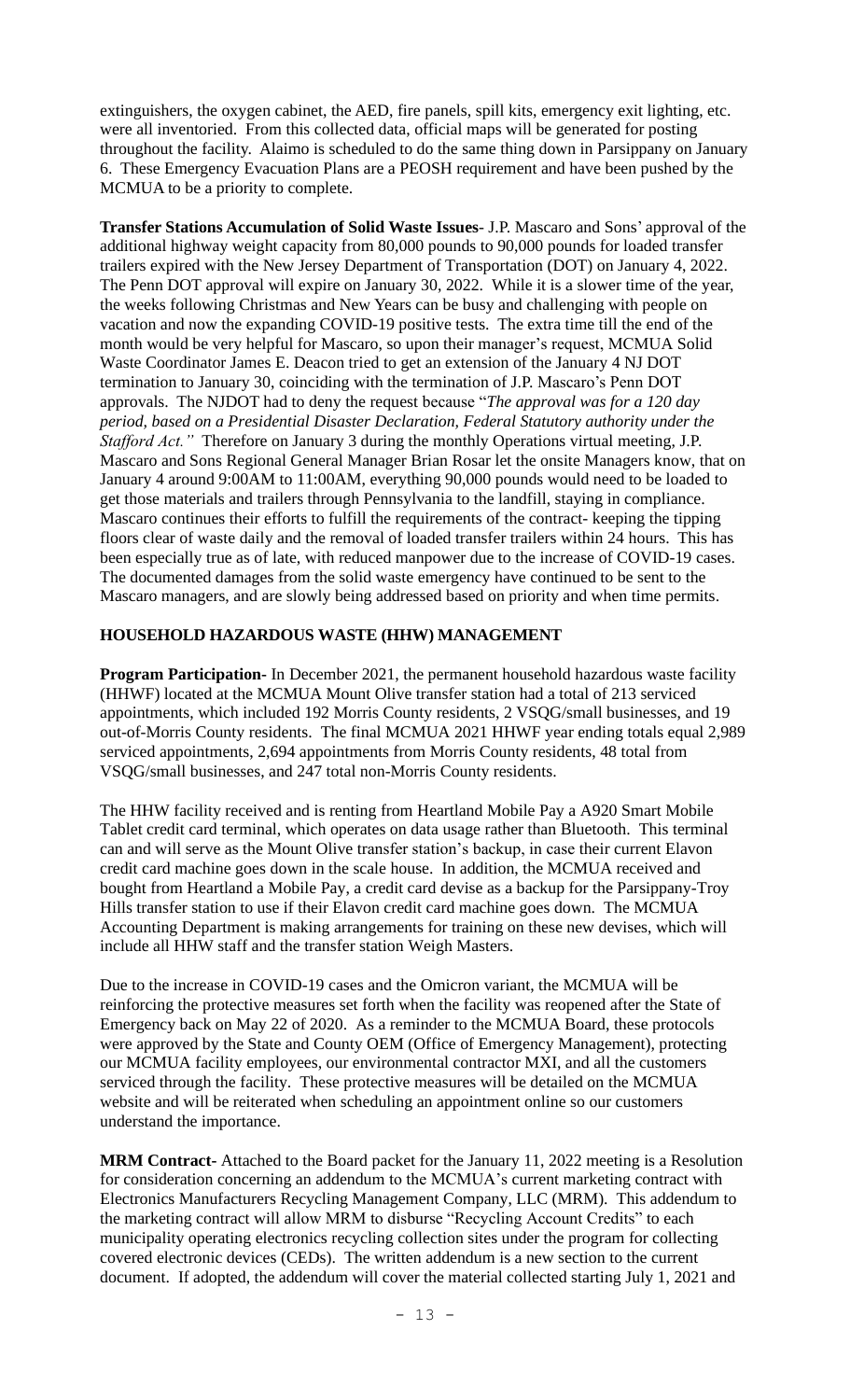going forward. MRM will then contact each of the collection sites directly to educate them regarding this new proposal. These "Recycling Account Credits" will be calculated after the submission of the LGU Semi-annual Report Forms and will be based on the weight of CEDs collected during the reporting period as follows:

- Computers, Laptops, Tablets: \$0.10 per pound
- Flat Screen (LCD) Televisions and Monitors: \$0.02 per pound
- Printers, Multifunction Devices, Facsimile Machines: \$0.02 per pound
- CRT Televisions: \$ 0.00 per pound

## **VEGETATIVE WASTE MANAGEMENT**

The MCMUA Vegetative Waste Recycling facility leaf season starting on October 23 and ended on Saturday, December 11. Morris County Municipalities and County Departments took full advantage of the extended hours with leaves coming in much later this year. Currently, both facilities are close to full with grinding taking place at Parsippany to make more room in the windrows and stock piles. The tub grinding services in early December 2021 at our Mount Olive facility produced 1,550 cubic yards (CY) of processed brush. MCMUA staff is still requesting Parsippany-Troy Hills Township Forestry Division through our inter-governmental shared agreement for grinding services of the class B materials (logs) in Mount Olive in early 2022.

The two (2) new 2021 Volvo L110H wheel loaders purchased for the Parsippany facility have been in use since the delivery date of November 9. Factory training on these new loaders is being scheduled for after the holidays. Both the 2004 Volvo L70E (MUA- L6) and the 1999 Volvo L120C (S99-L1) front end loaders were decommissioned on December 6 in Mount Olive with help from our Curbside Supervising Diesel Mechanic. One at a time, the loaders were put on a low boy trailer, with a cut a 3" by 3" hole cut into the side of the engine block. Pictures were then taken with everything then sent to the NJDEP Division of Air Quality, Bureau of Mobile Sources as proof of the decommissioning. The MCMUA was provided a check for \$5,000 dollars per loader, \$10,000 dollars in total, with the old loaders to be used as replacement parts. The newly purchased Komptech Americas Topturn X5000 windrow turner that will replace the older 1999 Scarab windrow turner in Mount Olive, is still scheduled for arrival in March of 2022. The NJDEP NJEMP reimbursement program for the front end loaders is also be used with the decommissioning of this 1999 Scarab. The maximum reimbursement of 30% compensation amount will equal \$164,171.70. MCMUA staff has already met on, and started planning the details to meet the NJDEP's 30 day decommissioning requirement when the new equipment is received. Additional vegetative waste flow information can be found in the Vegetative Waste Report, which will be provided to the MCMUA Board for the January 11, 2022 meeting.

**Outbound Vegetative Materials Marketing-** Naturcycle and the MCMUA staff have planned a virtual meeting for Friday, January 14 to discuss the 2021 year end summary and the 2022 program outlook. The meeting will include a current sales update, compost program renewals related to the OMRI Listing for Mount Olive and STA Program for Parsippany, some upcoming projects that are forecasted for 2022, and some additional goals on expanding retail sales and focusing on the marketing of MCMUA's OMRI Listed compost for organic farm applications.

Some MCMUA/Naturcycle joint projects for the Board:

- The Mid Atlantic Nursery Trade Show is one of the largest trade shows in the country serving the horticulture industry. Naturcycle will be exhibiting from January 5 to January 7, 2022, in Baltimore, Maryland.
- East Midtown Greenway- Steven Dubner Landscaping will be using screened compost from Parsippany for project. It involves approximately 500 cubic yards (CY) total and will be beginning in January 2022.
- Belmont Park Arena- Approximately 1,000 CY of screened compost from Parsippany approved for use in engineered soil. The project start has again been delayed.
- Wetland NY DOT soil project- Approximately 500 CY of screened compost from Parsippany to be used in engineered soil. The project start has again been delayed.
- New York City Parks project- Approximately 350 CY total, with McCarey Landscaping picking up about 105 CY back in October 2021. The remainder is currently being scheduled.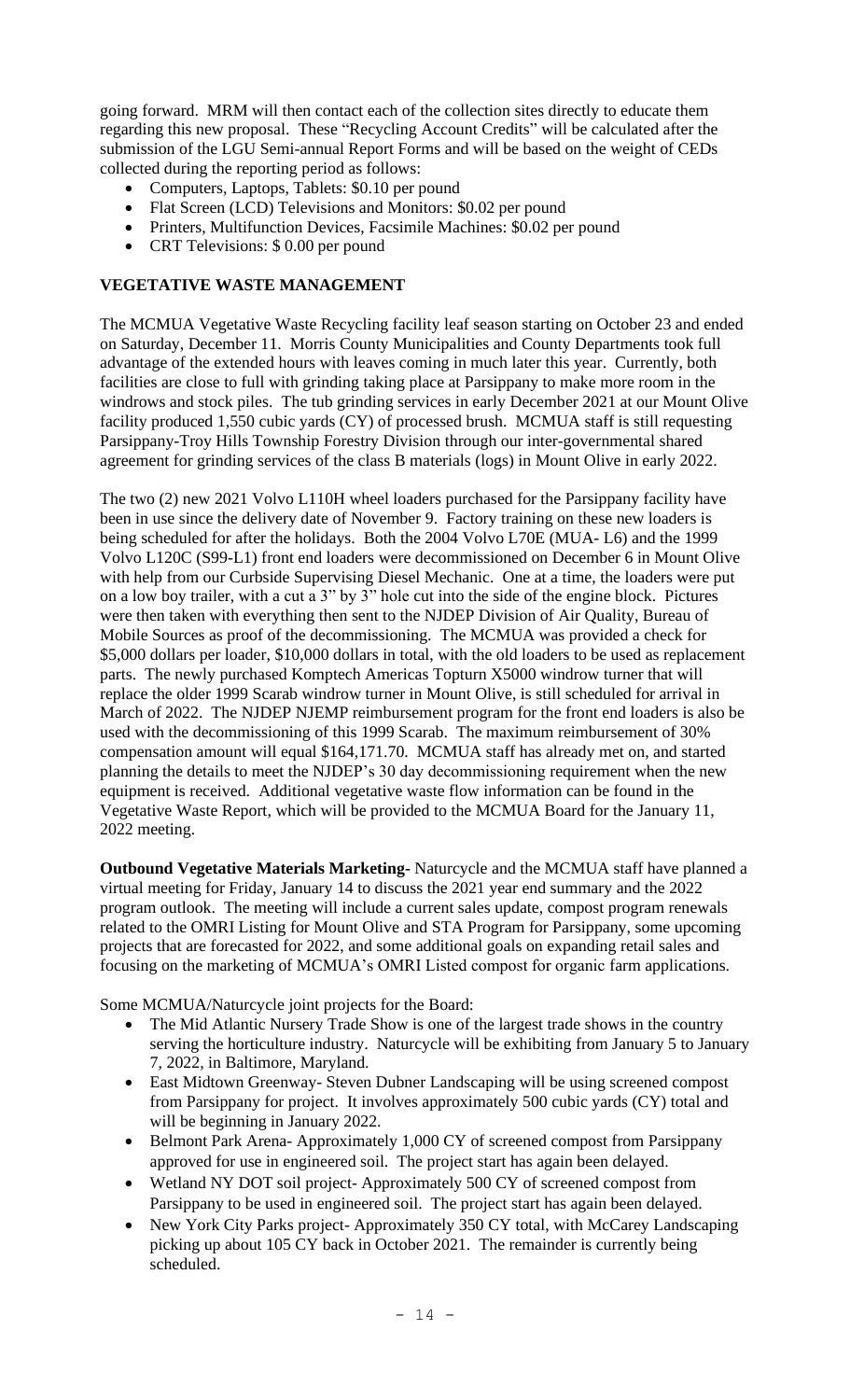• Naturcycle is beginning additional sales calls for Mount Olive's OMRI listed compost to build demand for Spring 2022. Naturcycle also still plans to purchase over 1,000 yards of screened material for various soil projects.

## **RECYCLING REPORT:**

Ms. Sweedy reported the following: (1) The preliminary rate for single stream for the month of December is +\$32.66 per ton, which is \$21.79 less than the November rate of \$54.45 per ton that was received and continuing the downward trend unfortunately. Pricing has now fallen approximately to where it was during the Summer of 2021, with the exception of metals, all the plastic and fiber commodities are trending downward with fiber falling the quickest, which has had the biggest impact on the pricing.; (2) Provided update on Clean Communities Bag Ban Legislation, which will become effective on May 4, 2022. We are going to be distributing reusable bags through our Morris County Clean Communities Grant and we are going to be providing bags to all Morris County employees, as well as the Interfaith Food Pantry and their affiliates, the Hope House, the Morris County Office of Temporary Assistance, including the Dover Outstation Office and Food Pantries in Dover and Morristown. To date, we have distributed 2,200 bags. We also plan to provide reusable bags at Outreach Events throughout this year and the primary focus will be to provide reusable bags to Senior Citizens and those in underserved communities.

Ms. Sweedy asked for the Board's approval of the following Resolutions:

# **RESOLUTION NO. 22-05**

## **RESOLUTION AUTHORIZING THE AWARD OF FIVE -YEAR NON-EXCLUSIVE CONTRACT FOR THE MARKETING OF SINGLE-STREAM RECYCLABLE MATERIALS TO FCR MORRIS, LLC.**

**WHEREAS,** the Morris County Municipal Utilities Authority (MCMUA) has a need for the Marketing of Single-Stream Recyclable Materials; and

**WHEREAS,** the Local Public Contracts Law exempts the Marketing of Recyclable Materials from public bidding, pursuant to N.J.S.A. 40A:11-5(s); and

**WHEREAS,** a Fair and Open Solicitation Process for Request for Proposals for the provision of the Marketing of Single-Stream Recyclable Materials was held pursuant to N.J.S.A. 40A:11- et seq.; and

**WHEREAS,** the MCMUA duly advertised for Proposals on November 24, 2021; and

**WHEREAS,** on December 14, 2021, the following one (1) proposal was received for the Marketing of Single-Stream Recyclable Materials:

> FCR Morris, LLC 103 Iron Mountain Road Mine Hill, NJ 07803

**Alternate A: 1-Year Contract**  **Alternate B: 5-Year Contract**

| <b>Index Material</b>          | <b>Percent of Index</b><br><b>Proposed</b> | <b>Percent of Index Proposed</b> |
|--------------------------------|--------------------------------------------|----------------------------------|
| Newspaper                      | 85%                                        | 85%                              |
| Corrugated                     | 100%                                       | 100%                             |
| <b>Glass</b>                   | 135%                                       | 140%                             |
| <b>Aluminum Cans</b>           | 80%                                        | 80%                              |
| <b>Steel Cans</b>              | 90%                                        | 90%                              |
| <b>PET Plastic</b>             | 90%                                        | 90%                              |
| <b>HDPE</b> Natural<br>Plastic | 90%                                        | 90%                              |
| <b>HDPE Colored</b><br>Plastic | 90%                                        | 90%                              |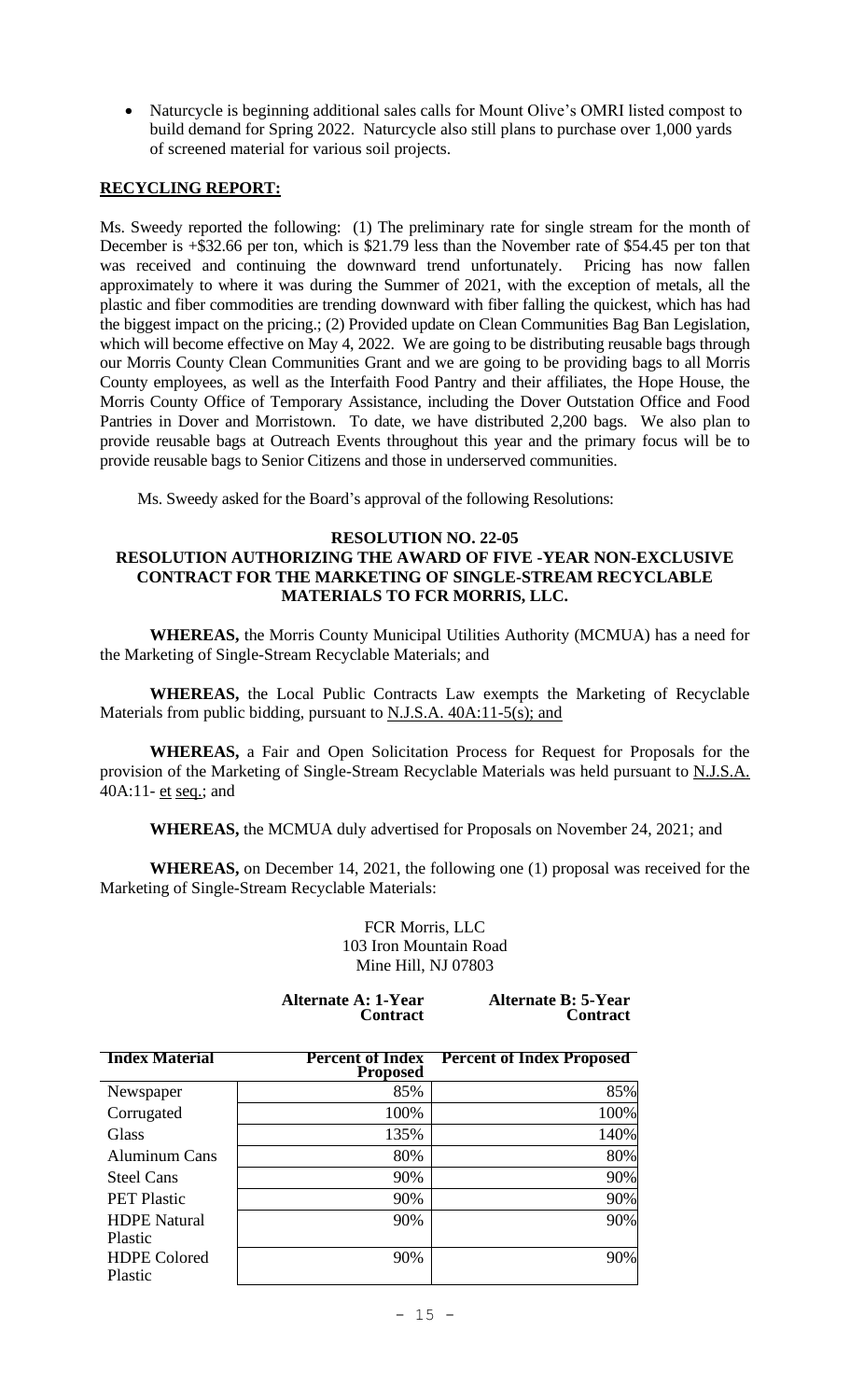| Plastic Mix | 100% | 100% |
|-------------|------|------|
| Residue     | 100% | 10%  |

| <b>Single-Stream</b> | <b>Tipping Fee</b> | <b>Tipping Fee</b> |
|----------------------|--------------------|--------------------|
| Year 1               | \$123.63           | \$113.21           |
| Year 2               | Not Applicable     | \$118.30           |
| Year 3               | Not Applicable     | \$123.63           |
| Year 4               | Not Applicable     | \$129.19           |
| Year 5               | Not Applicable     | \$135.01           |

**WHEREAS,** the proposal of FCR Morris, LLC was reviewed and evaluated by the Authority staff to determine compliance with the Marketing of Single-Stream Recyclable Material requirements; and

**WHEREAS,** such proposals were also reviewed and evaluated by the MCMUA Project Team including: Executive Director, Larry Gindoff; Treasurer, Larry Kaletcher, Recycling Coordinator, Liz Sweedy, Recycling Customer Service and Curbside Support Representative, Chris Vidal; and

**WHEREAS**, the basis for award is the selection of the Most Advantageous for the MCMUA, based on a scored weighted criteria of: Cost, Technical and Managerial; and

**WHERAS,** following the scored weighted criteria, the Request for Proposals, the Project Team recommends the selection Alternate B: 5-Year Contract proposal submitted by FCR Morris, LLC for the Marketing of Single-Stream Recyclable Materials contract; and

**WHEREAS,** the MCMUA desires to award a non-exclusive contract through a "fair and open process" pursuant to N.J.S.A. 19:44A-20.4, et seq. for the Marketing of Single-Stream Recyclable Material , Alternate B 5- Year Contract, to FCR Morris, LLC having a business address of 103 Iron Mountain Road, Mine Hill, NJ 07803; and

**WHEREAS,** the awarded contract is non-exclusive and can be utilized at the MCMUA discretion; and

**WHEREAS,** in lieu of a separate certification of funds, the maximum dollar value of this contract is as set forth in this resolution per N.J.A.C. 5:30-5.4 (a) 3.

**NOW THEREFORE, BE IT RESOLVED** by the Morris County Municipal Utilities Authority, in the County of Morris, State of New Jersey, as follows:

1. FCR Morris, LLC having a business address of 103 Iron Mountain Road, Mine Hill, NJ 07803 is determined to have submitted a proposal most advantageous, price and other factors considered to the MCMUA for a non-exclusive contract for the Marketing of Single-Stream Recyclable Materials.

| <b>Vendor Name:</b> | FCR Morris, LLC<br>103 Iron Mountain Road<br>Mine Hill, NJ 07803 |
|---------------------|------------------------------------------------------------------|
| Term:               | Five (5) Years, commencing on February 1,<br>2022                |
| Account Number:     | The Treasurer certifies that funds are available from 01-3-      |

2. The Executive Director is authorized and directed to execute a non-exclusive contract with FCR Morris for the Marketing of single-Stream Recyclable Materials in a form approved by the Authority's attorney, based on the 2021 proposals received by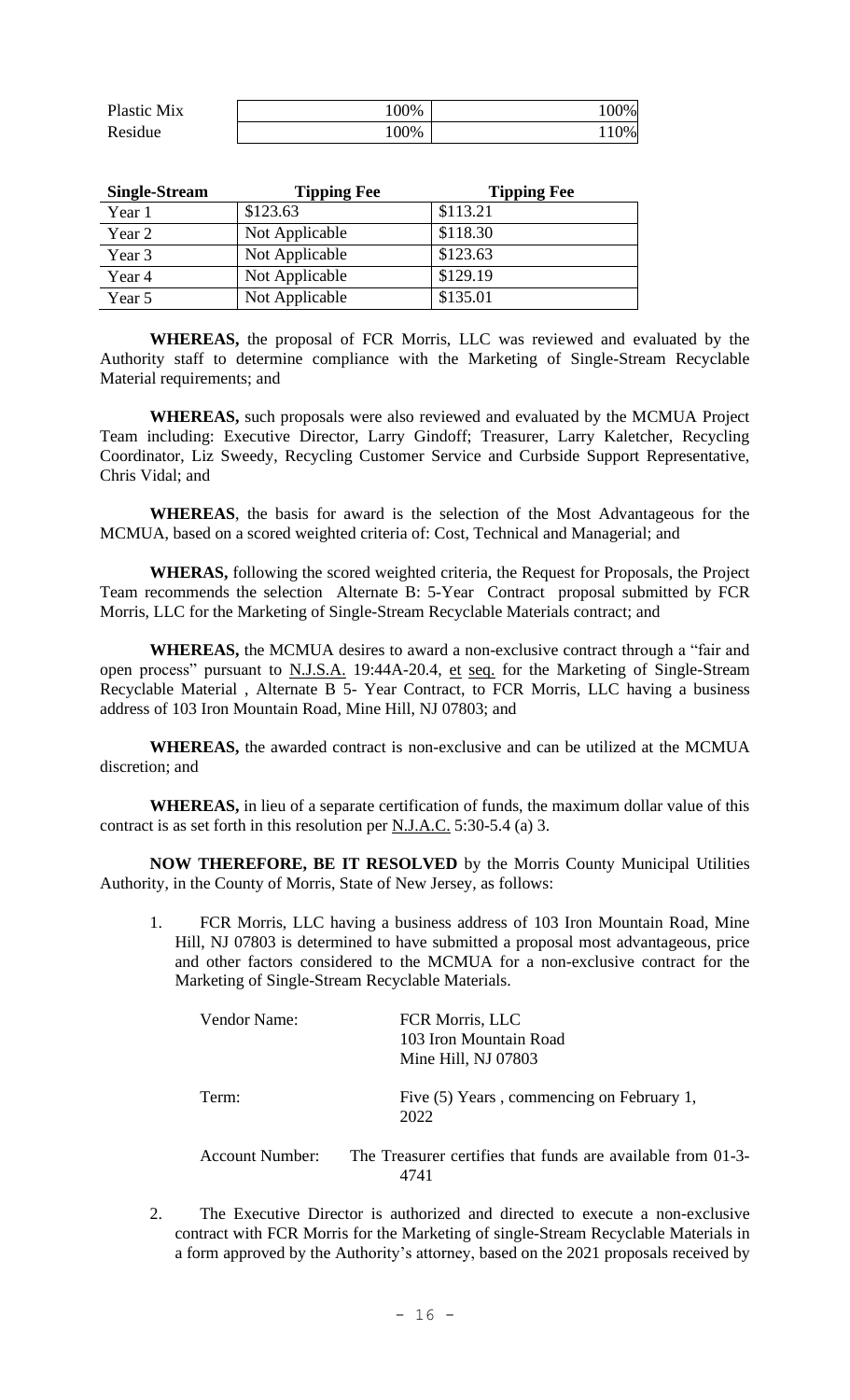the Authority on December 14, 2021, available in the offices of the Authority, and incorporated by reference and made part hereof, for a term of five (5) years.

- 3. The Contract awarded is subject to the submission of all insurance certificates required by the Contract, in a form acceptable to the Risk Manager of Morris County, and all other documentation required by the Contract, and shall commence upon the execution of a written Contract by both parties.
- 4. The Authority's staff and consultants are hereby authorized to take all other actions necessary or desirable to effectuate the terms and conditions of this Resolution.
- 5. This Resolution shall take effect as provided by law.

### **CERTIFICATION**

I hereby certify that the foregoing Resolution was adopted by the Morris County

Municipal Utilities Authority at the Regular Meeting held on Tuesday, January 11, 2022.

#### MORRIS COUNTY MUNICIPAL UTILITIES AUTHORITY

By:\_\_\_\_\_\_\_\_\_\_\_\_\_\_\_\_\_\_\_\_\_\_\_\_\_\_\_\_\_\_\_\_\_

Dorothea Kominos, Vice Chairwoman

ATTEST:

Marilyn Regner, Secretary

\_\_\_\_\_\_\_\_\_\_\_\_\_\_\_\_\_\_\_\_\_\_\_\_\_\_\_\_\_\_

MOTION: Mr. Hudzik made a Motion to authorize the Award of Five-Year Non-Exclusive Contract For The Marketing Of Single-Stream Recyclable Materials To FCR Morris, LLC and Ms. Szwak seconded the Motion.

ROLL CALL: AYES: 8 NAYES: NONE ABSTENTIONS: NONE

### **RESOLUTION NO. 22-06**

## **RESOLUTION AUTHORIZING THE AWARD OF A FIVE-YEAR CONTRACT FOR THE MARKETING OF DUAL-STREAM RECYCLABLE MATERIALS TO FCR MORRIS, LLC**

**WHEREAS,** the Morris County Municipal Utilities Authority (MCMUA) has a need for the Marketing of Dual-Stream Recyclable Materials; and

**WHEREAS,** the Local Public Contracts Law exempts the Marketing of Recyclable Materials from public bidding, pursuant to N.J.S.A. 40A:11-5(s); and

**WHEREAS,** a Fair and Open Solicitation Process for Request for Proposals for the provision of the Marketing of Dual-Stream Recyclable Materials was held pursuant to N.J.S.A. 40A:11 et seq.; and

**WHEREAS,** the MCMUA duly advertised for Proposals on November 24, 2021; and

**WHEREAS,** on December 14, 2021, the following one (1) proposal was received for the Marketing of Dual-Stream Recyclable Materials: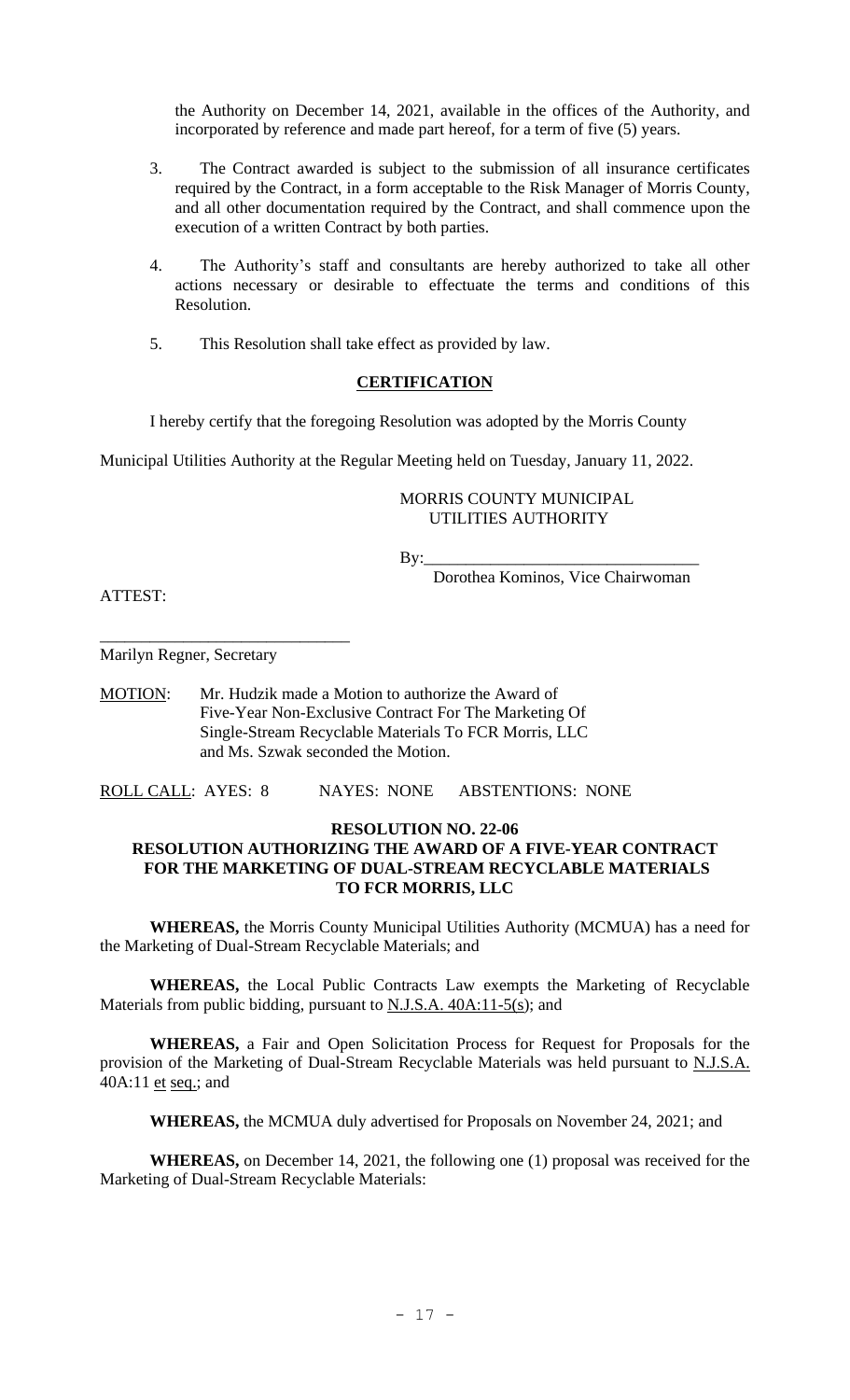## FCR Morris, LLC 103 Iron Mountain Road Mine Hill, NJ 07803

|                                | <b>Alternate A: 1-Year</b><br><b>Contract</b> | <b>Alternate B: 5-Year</b><br><b>Contract</b>     |
|--------------------------------|-----------------------------------------------|---------------------------------------------------|
| <b>Index Material</b>          | <b>Proposed</b>                               | <b>Percent of Index Percent of Index Proposed</b> |
| <b>Glass</b>                   | 135%                                          | 140%                                              |
| <b>Aluminum Cans</b>           | 80%                                           | 80%                                               |
| <b>Steel Cans</b>              | 90%                                           | 90%                                               |
| <b>PET Plastic</b>             | 90%                                           | 90%                                               |
| <b>HDPE</b> Natural<br>Plastic | 90%                                           | 90%                                               |
| <b>HDPE</b> Colored<br>Plastic | 90%                                           | 90%                                               |
| Plastic Mix                    | 100%                                          | 100%                                              |

| <b>Container Mix</b> | <b>Tipping Fee</b> | <b>Tipping Fee</b> |
|----------------------|--------------------|--------------------|
| Year 1               | \$123.63           | \$113.21           |
| Year 2               | Not Applicable     | \$118.30           |
| Year 3               | Not Applicable     | \$126.63           |
| Year 4               | Not Applicable     | \$129.19           |
| Year 5               | Not Applicable     | \$135.01           |

## **Recycling Pricing Proposal – Fiber Mix**

|                       | <b>Alternate A: 1-Year</b><br><b>Contract</b> | <b>Alternate B: 5-Year</b><br><b>Contract</b>     |
|-----------------------|-----------------------------------------------|---------------------------------------------------|
| <b>Index Material</b> | <b>Proposed</b>                               | <b>Percent of Index Percent of Index Proposed</b> |
| Newspaper             | 85%                                           | 85%                                               |
| Corrugated            | 100%                                          | 100%                                              |

| <b>Fiber Mix</b> | <b>Tipping Fee</b> | <b>Tipping Fee</b> |
|------------------|--------------------|--------------------|
| Year 1           | \$123.63           | \$113.21           |
| Year 2           | Not Applicable     | \$118.30           |
| Year 3           | Not Applicable     | \$123.63           |
| Year 4           | Not Applicable     | \$129.19           |
| Year 5           | Not Applicable     | \$135.01           |

**WHEREAS,** the proposals of FCR Morris, LLC were reviewed and evaluated by the MCMUA staff and were determined to be in compliance with the Marketing of Dual-Stream Recyclable Material requirements; and

**WHEREAS,** such proposals were also reviewed and evaluated by the MCMUA Project Team including: Executive Director, Larry Gindoff; Treasurer, Larry Kaletcher; Recycling Coordinator, Liz Sweedy; Recycling Customer Service and Curbside Support Representative, Chris Vidal; and

**WHEREAS**, the basis for award is the selection of the Most Advantageous for the MCMUA, based on a scored weighted criteria of: Cost, Technical and Managerial; and

**WHEREAS,** following the scored weighted criteria, the Request for Proposals the MCMUA Project Team recommends the selection of Alternate B: 5- Year Contract proposal submitted by FCR Morris, LLC as Most Advantageous; and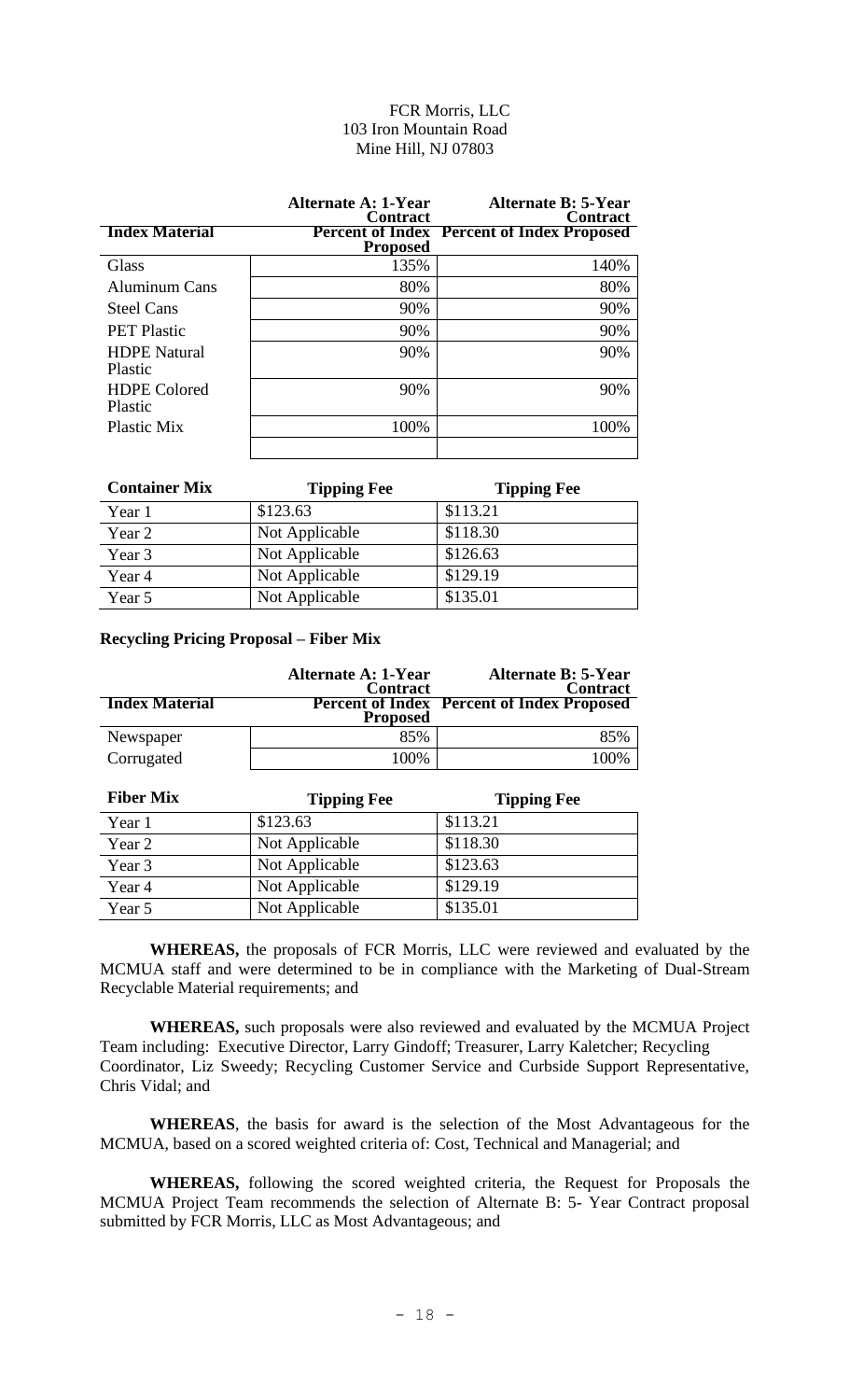**WHEREAS,** the MCMUA desires to award the contract through a "fair and open process" pursuant to N.J.S.A. 19:44A-20.4, et seq. for the Marketing of Dual-Stream Recyclable Material Alternate B: 5-Year Contract to FCR Morris, LLC having a business address of 103 Iron, Mountain Road, Mine Hill, N,J.07803; and

**WHEREAS,** the awarded contract is non-exclusive and can be utilized at the MCMUA discretion; and

**WHEREAS,** in lieu of a separate certification of funds, the maximum dollar value of this contract is as set forth in this resolution per N.J.A.C. 5:30-5.4 (a) 3.

**NOW THEREFORE, BE IT RESOLVED** by the Morris County Municipal Utilities Authority, in the County of Morris, State of New Jersey, as follows:

1. FCR Morris, LLC having a business address of 103 Iron Mountain Road, Mine Hill, NJ 07803 is determined to have submitted a proposal most advantageous, price and other factors considered to the MCMUA for the Marketing of Dual-Stream Recyclable Materials.

| Vendor Name:           | FCR Morris, LLC<br>103 Iron Mountain Road<br>Mine Hill, NJ 07803    |
|------------------------|---------------------------------------------------------------------|
| Term:                  | Five (5) Years, commencing on February 1, 2022.                     |
| <b>Account Number:</b> | The Treasurer certifies that funds are available from 01-3-<br>4741 |

- 2. The Executive Director is authorized and directed to execute a contract with FCR Morris, LLC for the Marketing of Dual-Stream Recyclable Materials in a form approved by the Authority's attorney, based on the 2021 proposal received by the Authority on December 14, 2021, available in the offices of the Authority, and incorporated by reference and made part hereof, for a term of five (5) years.
- 3. The Contract is awarded subject to the submission of all insurance certificates required by the Contract, in a form acceptable to the Risk Manager of Morris County, and all other documentation required by the Contract, and shall commence upon the execution of a written Contract by both parties.
- 4. The Authority's staff and consultants are hereby authorized to take all other actions necessary or desirable to effectuate the terms and conditions of this Resolution.
- 5. This Resolution shall take effect as provided by law.

### **CERTIFICATION**

I hereby certify that the foregoing Resolution was adopted by the Morris County

Municipal Utilities Authority at the Regular Meeting held on Tuesday, January 11, 2022.

### MORRIS COUNTY MUNICIPAL UTILITIES AUTHORITY

By:\_\_\_\_\_\_\_\_\_\_\_\_\_\_\_\_\_\_\_\_\_\_\_\_\_\_\_\_\_\_\_\_\_

Dorothea Kominos, Vice Chairwoman

ATTEST:

Marilyn Regner, Secretary

\_\_\_\_\_\_\_\_\_\_\_\_\_\_\_\_\_\_\_\_\_\_\_\_\_\_\_\_\_\_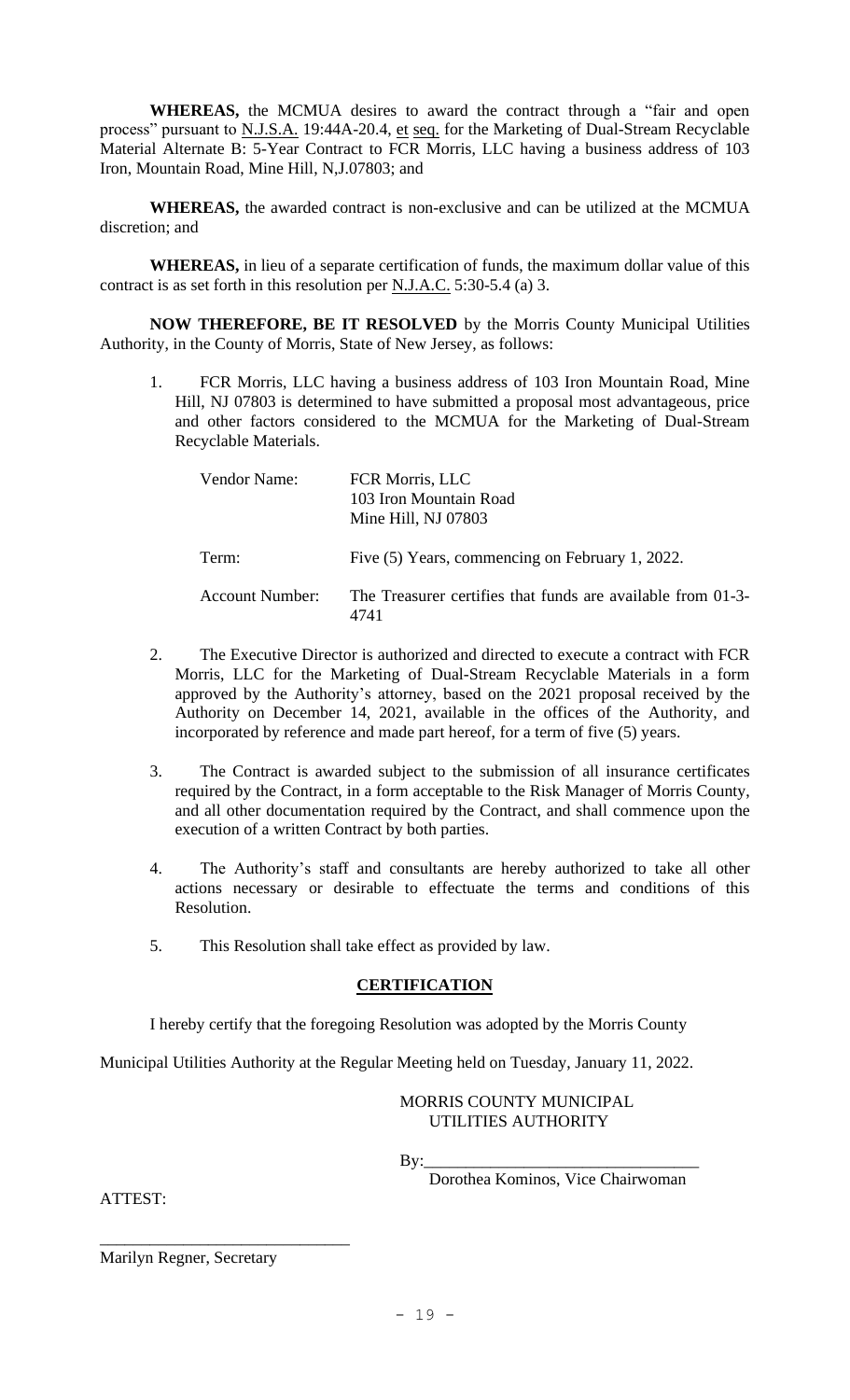MOTION: Mr. Hudzik made a Motion to authorize the Award of A Five-Year Contract For The Marketing Of Dual-Stream Recyclable Materials To FCR Morris, LLC and Ms. Szwak seconded the Motion.

ROLL CALL: AYES: 7 NAYES: NONE ABSTENTIONS: NONE (Dr. Nusbaum seemed to be on mute and the meeting could not receive responses from Dr. Nusbaum when called upon.)

Regarding these two contracts, Mr. Gindoff commented that the pricing is significantly worse for these two contracts than we have been paying over the last year, which was based on the same basic Index and Pricing scheme, but regardless I am still happy to enter into these contracts. Republic's facility in Mine Hill, we are so fortunate to have that located centrally in Morris County doing all that incredibly difficult work, handling all our recyclables and figuring out how to keep that machinery working and all the people working to keep our recycling system working. We do have a viable system of recycling here in Morris County and it has worked due to the hard work of that company and the people who work there.

Ms. Sweedy asked for the Board's approval of the following Resolution:

#### **RESOLUTION NO. 22-07**

### **RESOLUTION AUTHORIZING THE EXECUTION OF AN AGREEMENT TO PROVIDE FOR CURBSIDE COLLECTION, TRANSPORTING, AND MARKETING OF RECYCLABLE MATERIALS BETWEEN THE MORRIS COUNTY MUNICIPAL UTILITIES AUTHORITY AND THE TOWN OF BOONTON COMMENCING ON OR ABOUT JANUARY 1, 2022**

WHEREAS, the provisions of the "New Jersey Statewide Mandatory Source Separation and Recycling Act," (N.J.S.A. 13:1E-99.11 et al.) (the "Act"), require every municipality in this State to provide for the source separation and recycling of marketable materials generated from residential premises within its jurisdiction; and

WHEREAS, pursuant to the Act, the Town of Boonton has adopted and enforces a mandatory source separation ordinance for Recyclable Materials; and

WHEREAS, the Morris County Municipal Utilities Authority (MCMUA) desires to assist municipalities in meeting their recycling goals by providing curbside pick-up and a convenient outlet for disposal of recyclables; and

WHEREAS, pursuant to the Municipal and County Utilities Authority Law N.J.S.A. 40:14B-1 et seq., the MCMUA may enter into contracts with municipalities for the provision of recycling services; and

WHEREAS, the MCMUA is authorized as a local unit pursuant to the Uniform Shared Services and Consolidation Act, N.J.S.A. 40A:65-1, (L.2007, c.63, s.2.), to enter into a contract with any other local unit to provide or receive any service that each local unit participating in an agreement is empowered to provide or receive in its own jurisdiction; and

WHEREAS, the marketing of recyclable material recovered through a recycling program is exempt from public bidding requirements of the Local Public Contracts Law, N.J.S.A.  $40A:11-5(1)(s)$ ; and

WHEREAS, pursuant to  $N.J.S.A.$  40A:65-4(a)(3)(b), any agreement entered into pursuant to this section shall be filed, for informational purposes, with the Division of Local Government Services in the Department of Community Affairs, by the Municipality, pursuant to rules and regulations promulgated by the director; and

WHEREAS, pursuant to N.J.S.A. 40A:65-5(c), the agreement shall take effect upon the adoption of appropriate resolutions by all the parties thereto, and execution of agreements authorized thereunder as set forth in the agreement; and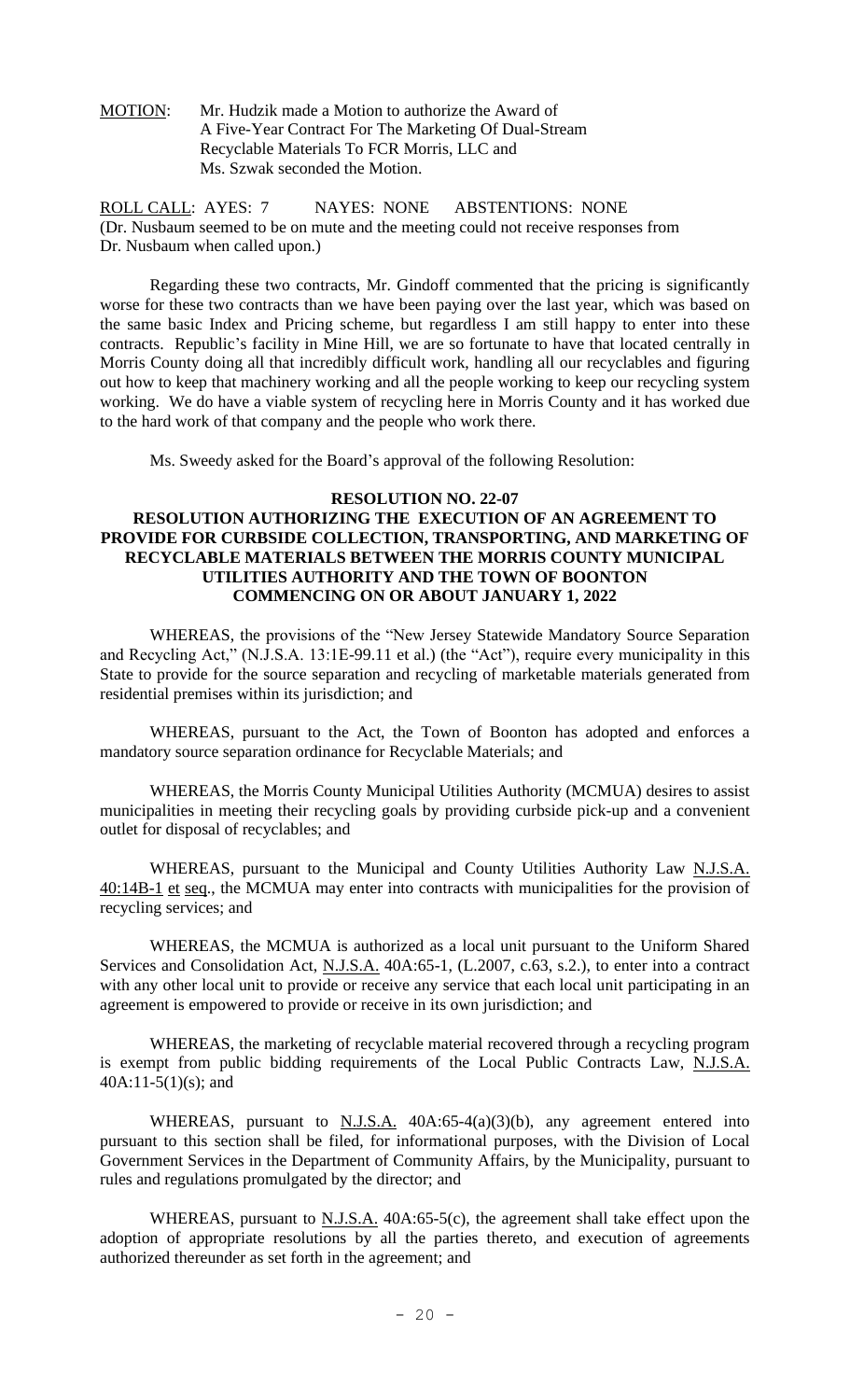WHEREAS, the MCMUA and the Town of Boonton desires to enter into a new agreement to provide for the curbside collection and marketing of recyclable materials commencing January 1, 2022 for five (5) years until December 31, 2026.

NOW THEREFORE, BE IT RESOLVED by the Morris County Municipal Utilities Authority as follows:

- 1. The Executive Director is authorized to execute said Agreement in substantially similar form as that on file in the office of the MCMUA.
- 2. This contract is awarded without competitive bidding pursuant to **N.J.S.A.** 40A:11-5(2) and N.J.S.A. 40A:11-5(1)(s) of the Local Public Contracts Law.
- 3. The MCMUA's staff and consultants are hereby authorized to take all other actions necessary or desirable to effectuate the terms and conditions of this Resolution.
- 4. This Resolution shall take effect as provided by law.

### **CERTIFICATION**

I hereby certify that the foregoing Resolution was adopted by the Morris County

Municipal Utilities Authority at the Regular Meeting held on Tuesday, January 11, 2022.

### MORRIS COUNTY MUNICIPAL UTILITIES AUTHORITY

By:\_\_\_\_\_\_\_\_\_\_\_\_\_\_\_\_\_\_\_\_\_\_\_\_\_\_\_\_\_\_\_\_\_

Dorothea Kominos, Vice Chairwoman

ATTEST:

Marilyn Regner, Secretary

\_\_\_\_\_\_\_\_\_\_\_\_\_\_\_\_\_\_\_\_\_\_\_\_\_\_\_\_\_\_

MOTION: Mr. Druetzler made a Motion to Authorize The Execution Of An Agreement Providing For Curbside Collection, Transporting, And Marketing Of Recyclable Materials Between The Morris County Municipal Utilities Authority And The Town of Boonton Commencing On Or About January 1, 2022 and Mr. Barry seconded the Motion.

Ms. Szwak asked about Blue Diamond's legal bid claim asked if it affected this bid at all? Ms. Sweedy replied we don't believe so. Mr. Gindoff commented that he is not worried about that. This is a shared services agreement that we are allowed to enter into. Ms. Szwak asked if it was resolved and Mr. Gindoff replied, he doesn't think it is being pursued.

ROLL CALL: AYES: 7 NAYES: NONE ABSTENTIONS: NONE (Dr. Nusbaum seemed to be on mute and the meeting could not receive responses from Dr. Nusbaum when called upon.)

Mr. Druetzler commented that Liz Sweedy started her Report out with Good Evening. For me this is a sad evening because this is Liz' last report to us. She is wonderful person to work with, a wonderful person for this County and for the MUA. In 26 years, recycling has grown immensely and our participation is extraordinary and it is part of what Liz has done. Thanks to her, we were able to better serve the people of this County and I don't think we can thank her enough. I wish her good health and a long, long, happy retirement. Thanks a lot Liz.

Liz thanked Frank. She also thanked all of you for your support and guidance over the years. It's really been a privilege and my pleasure to work for the Morris County MUA. She also thanked Larry for providing her the opportunity to manage the recycling program and for his dedication to all our programs. It's been amazing. It's been a wonderful journey. I've loved every minute of it; everything from the fashion shows, to try to deal with municipal issues, to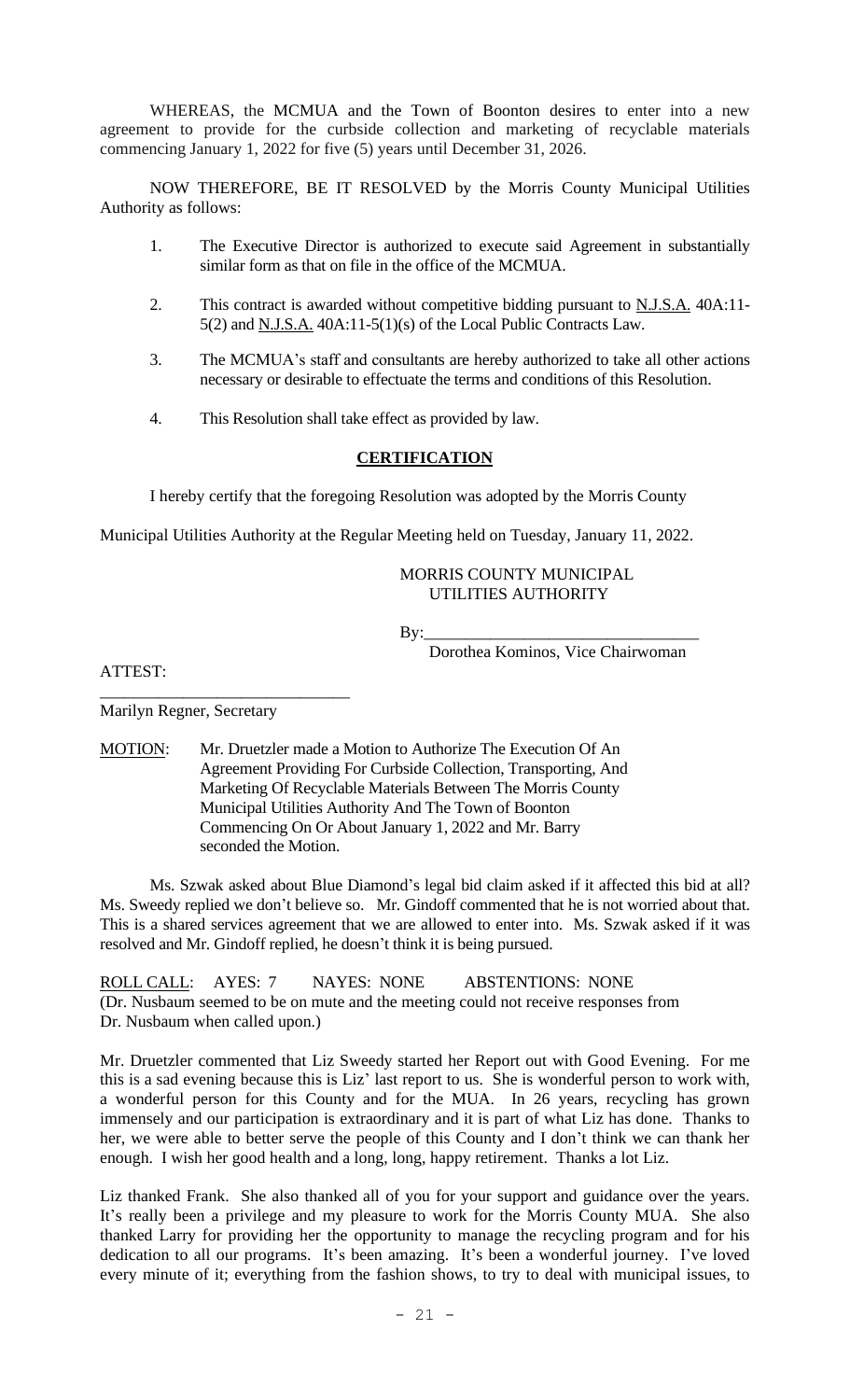dumpster diving, I've loved every minute of it. And the wonderful and amazing people that I have encountered, met, and gotten to work with, I'm overjoyed about that. I have a lot of great memories, so thanks to all of you.

Ms. Szwak commented that she has appreciated Liz' good cheer, her positive support for the MUA and for recycling in general. Liz, you made it fun, you could tell you enjoyed it and that's why it was so successful. Congratulations!

Dr. Kominos commented that we are going to miss you.

Liz commented that she loved her job; she loved every minute of it. I'm so blessed.

Mr. Carney commented you will definitely be missed. Congratulations! It's the American dream.

With that, Mr. Gindoff commented that he cannot thank Liz enough for really doing the hard work and setting the foundation which we all enjoy for our recycling and environmental programs that we do so well in Morris County. Much is due to Liz and her passion for all the work we have done over the years. I am confident that we'll move forward and just so everyone knows, our plan for the future is we are moving Anthony Marrone to be the position of Recycling Coordinator in the future. Anthony has been working with us for the last several years on Vegetative, Household Hazardous Waste. He worked with us on the Open Space Plan considerably and he is a tremendous asset for us and I think he will do great work and take the efforts Liz has provided us and really bring them into the future. Look forward to Anthony's reports and showing up next month. In addition, you can't replace Liz with one person, so we are going to divvy up all those duties amongst our office, so we are going to have Christine Scano take on the role of Clean Communities Coordinator. He ended by saying: Liz it has been a pleasure working with you over the years from the early days and all the computer stuff. It has been nothing but a bundle of joy to work with every second. You will be missed believe me.

## **Retirement Announcement:**

Dear MCMUA Board Members,

I would like to thank you and express my gratitude for your support and guidance over the years. It has been my pleasure to work for the Morris County Municipal Utilities Authority for 26 years. I would also like to thank Larry Gindoff for providing me the opportunity to pilot the recycling program and for his hard work and dedication to all of our programs.

I will retire on February 1, 2022. Wishing you all the best!

Sincerely, Liz Sweedy

# **RECYCLING REPORT:**

**Tonnage and Value** – The November 2021 Republic statement was finalized in the amount of \$74,971.64. The per ton rate for single-stream was positive \$54.48, a decrease of \$17.91 in comparison to the rate of \$72.39 received in October 2021. The preliminary rate for singlestream for the month of December has not been received but is expected to be provided at the Board meeting on January 11, 2022.

### **Curbside Contract Proposals & Resolutions**

### Town of Boonton

On 12/1/2021, staff attended the town's bid opening for recycling collection and marketing services, to begin on January 1, 2022. No other bids were submitted to the Town of Boonton. A representative from Blue Diamond attended the bid opening and providing a letter addressed to Neil Henry, Municipal Administrator, questioning the legality of the bid document. Subsequently, the MCMUA received an email the Town of Boonton requesting that the MCMUA proposed Shared Service agreement for curbside recycling collection services, for five years (2022 through 2026) become effective 1/1/2022. Boonton Town adopted a resolution approval on 12/20/2021 authorizing the MCMUA proposals. A resolution will be presented at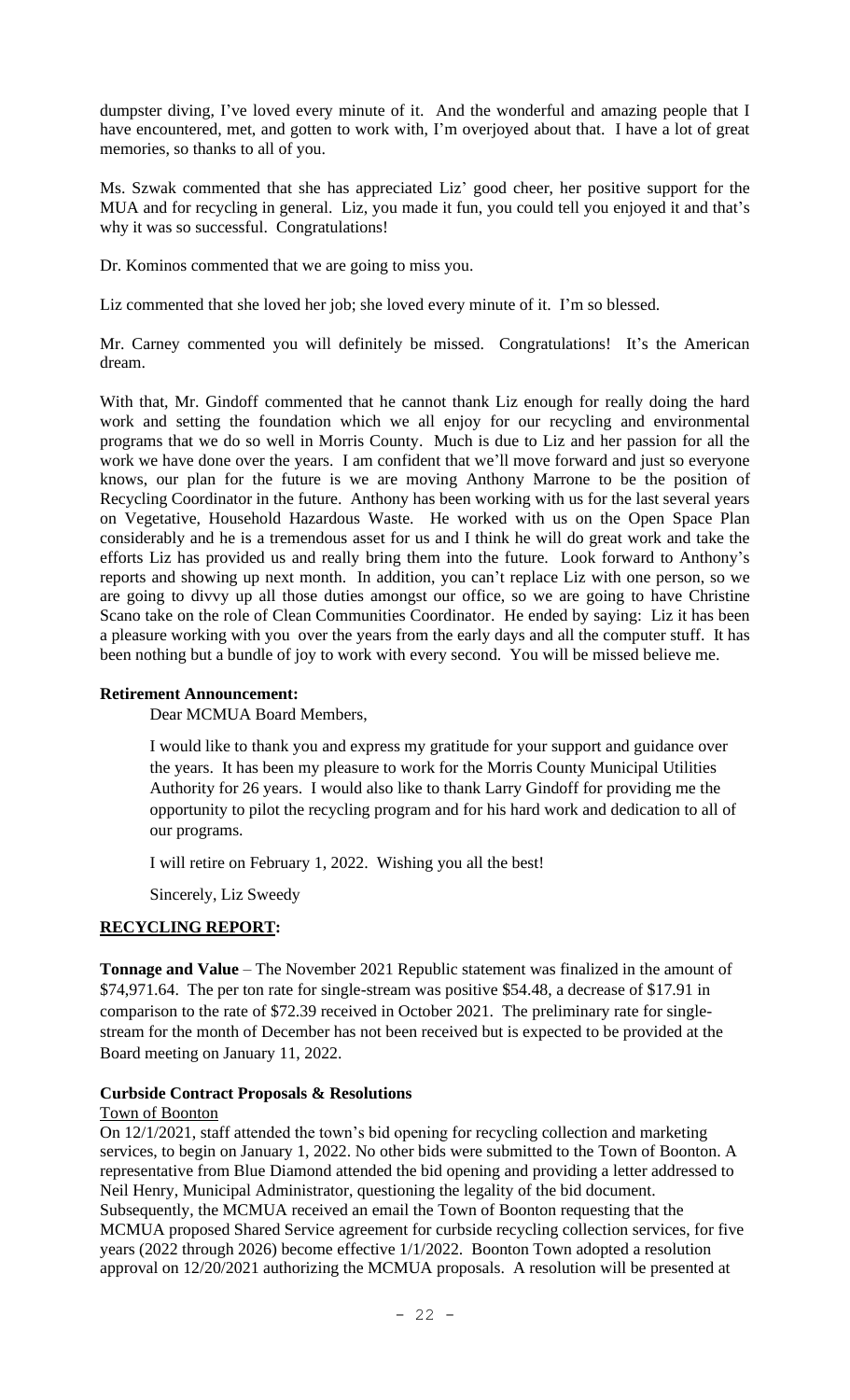the January Board meeting for Board consideration and authorize of the execution of the 5-year shared services agreement.

## Mine Hill Township

On 12/8/2021, Marcia Istvan, Town Clerk, forwarded signed copies of the Shared Services Agreement and Resolution for curbside recycling collection and marketing of recyclable materials. The agreement is effective 1/1/2022 through 12/31/2022. The MCMUA resolution was passed at the December Board meeting.

## **Requests for Proposals (RFP) released for Single-Stream & Dual-Stream Recycling:**

On 12/1/21, notices were posted announcing that the two recycling Requests for Proposals, for the marketing of single-stream and dual-stream recyclables. On 12/14/21, the MCMUA conducted the opening of proposals for the marketing of recyclable materials when FCR LLC provided a proposal for marketing single-stream and dual-stream recyclable material. There were no other proposals received. The proposals have been reviewed staff, QPA, Shana O'Mara, Counsel, and ready for consideration by the Board at the January 2022 meeting.

The proposed pricing for marketing of recyclables came down substantially compared to the existing 1-year agreement the MCMUA has with FCR. The existing and newly proposed contracts are both based on the use of the same recycling marketing commodity index to adjust to pricing based on fluctuating regional commodity prices. It appears the existing contract's pricing for fiber materials, which comprise approximately 60% of the material, was not consistent with FCR's costs resulting in a windfall for the MCMUA over the past 12 months. Fiber materials are where the pricing was adjusted the most in the new proposal compared to the existing contract, but component pricing for the other commingled and ancillary pricing also fell.

It is calculated that the new proposal will cost the MCMUA in the estimated range of \$58/ton, when markets are good, to \$39/ton during bad market times, when compared to the existing contract. While the pricing contained in this new proposal is disappointing compared to the surprising high values we received over the current contract, they are relatively consistent with many of the anticipated costs the MCMUA assumed when it entered into many of the allinclusive (combined collection and marketing) contracts with its municipal curbside customers over the last couple of years.

The MCMUA staff is recommending the acceptance of the 5-year option in the proposals submitted by FCR, LLC for providing the marketing of both single-stream and dual stream recyclables for the following reasons:

- The MCMUA and FCR have successfully partnered over the previous 25 years to processes MCMUA, and much of Morris County's, recyclables resulting in Morris County being one of New Jersey's recycling leaders with the highest municipal recycling rates in the region.
- FCR, located in Mine Hill, is centrally located in Morris County minutes from the MCMUA Recycling Headquarters and the only recycling facility in Morris County and only one of three such facilities in all of northern NJ. In essence, FCR is the only game in town and we are fortunate to have such a good partner. As a private sector partner, FCR provides many local jobs, pays taxes and does not cost the MCMUA or Morris County extra money to develop, maintain and operate these very challenging operations.
- The MCMUA has the financing to proceed with these contracts, which provide stability over the next half-decade to continue to improve Morris County's recycling efforts over what will inevitably be and ever-changing and challenging recycling landscape. Without entering into these contracts, the MCMUA's recycling successes over the past decades would likely be squandered.

### **Recycling Inspections & Education**

On 12/1/2021, staff sent out "winter weather reminders" to the municipalities that receive recycling depot services by the MCMUA. This email was sent to the municipal recycling coordinators as a reminder to have the lids closed on the recycling roll-off containers and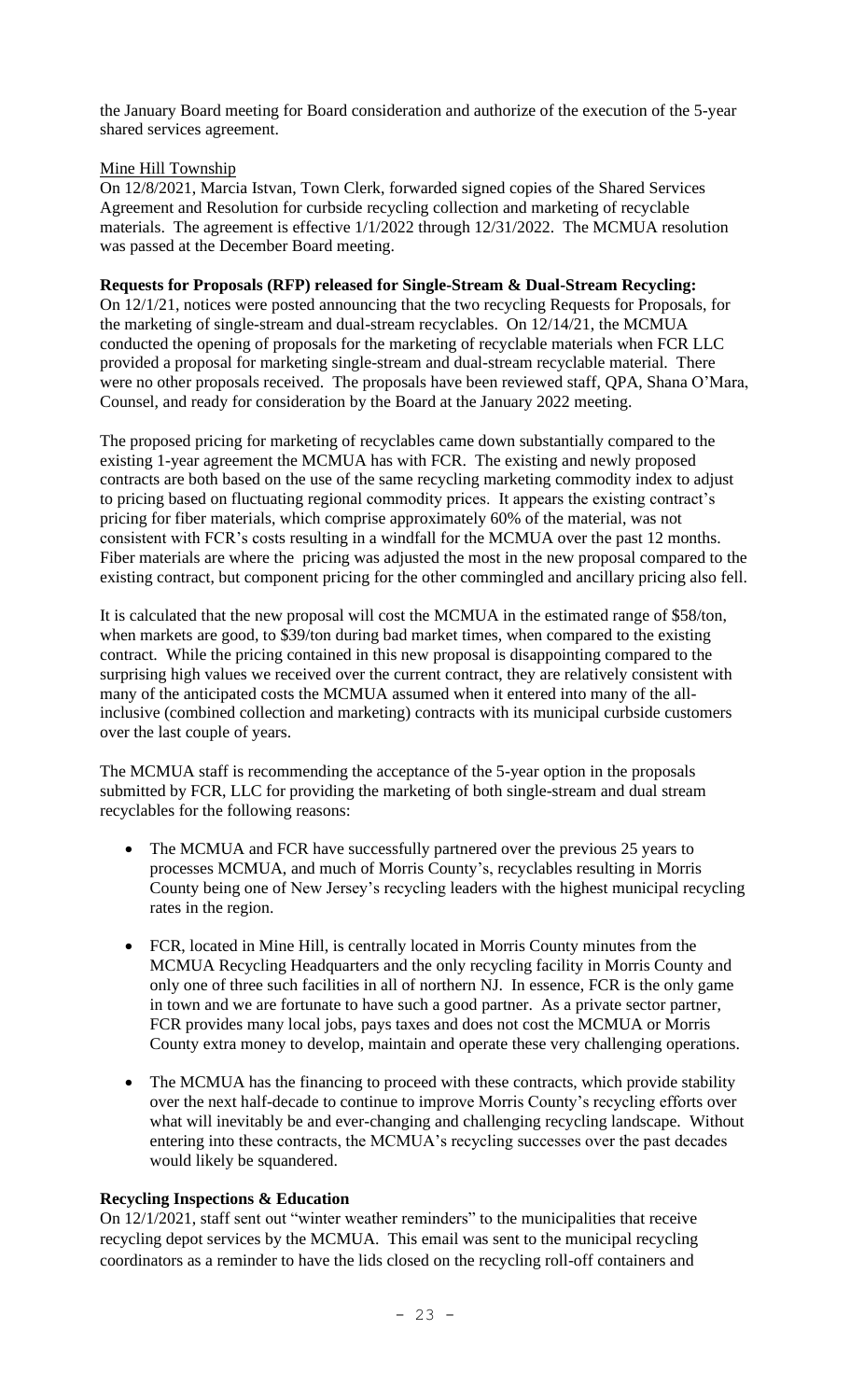dumpsters at municipal depots and municipal locations, to prevent snow, ice, and moisture from contaminating the recyclables.

On 12/7/21, staff conducted an inspection at the County building on 1 Medical Drive. The trash dumpster at this location was almost full and it contained clear plastic bags of recyclables mixed with trash and several black trash bags full of lunch containers from the Head Start program. The recycling dumpster had several clear bags of recyclables and other types of contamination: coffee cups, a hard plastic items and single-use foam products. Staff will follow up with the Head Start Facilities Director, Juan Fernandez, in order to review recycling guidelines and proper preparation of recyclables.

On 12/7/2021, staff attended a virtual class on Municipal Tonnage Grant reporting. The NJ Chapter of the American Public Works Association hosted the class. Erin Jensen from the NJDEP conducted the class and provided an overview of all of the forms and requirements for the Municipal Recycling Tonnage report.

On 12/9/21, the MCMUA hosted a meeting for Clean Communities Coordinators and Municipal Recycling Coordinators via WebEx. The NJ Bag Ban Law was the focus of the meeting; the law goes into effect on May 4, 2022. The speakers were Erin Jensen, NJDEP Environmental Specialist Division of Solid and Hazardous Waste Bureau of Planning and Licensing, JoAnn Gemenden, NJ Clean Communities Council Executive Director, Stephanie Gorman, Assistant Health Officer, Morris County Division of Public Health and Liz Sweedy, District Recycling Coordinator. Clean Communities coordinators earned 1.5 recertification credits and Municipal Recycling Coordinators earned 1.5 CRP classroom credits. The PowerPoint presentations are available on the MCMUA website: [https://mcmua.com/sw\\_recy\\_mrc.asp.](https://mcmua.com/sw_recy_mrc.asp)

On 12/10/2021, Eric Gabrielson of Republic Services, asked staff to provide educational outreach to Picatinny Arsenal. The hauler, Tassielli Disposal, has been delivering contaminated loads of recyclables from Picatinny to Republic Services. Employment Horizons provides the in-house recycling services. Staff will meet with Marvin Bell, Director of Commercial Services, Employment Horizons, on January 11, 2022 to review recycling guidelines and requirements. In addition, recycling educational materials will be provided for employees.

On 12/14/2021, staff met with Willy Garcia, Superintendent, Woodfield Estates, Ward Place, Florham Park. The multi-family complex has seen an increase in recyclable materials and wanted to discuss options for additional services. The complex has limited space in the disposal areas eliminating the option for additional recycling dumpsters and/or carts. Staff is working on a solution that will work best for this complex.

On 12/28/21, staff conducted a second recycling inspection at the County building located at 1 Medical Drive. Staff found recyclables such as paper (mandated to be recycled) in the garbage dumpster and unacceptable materials such as paper cups, latex gloves, and paper towels in the recycling dumpster. Several departments occupy this building and two cleaning contractors are

involved, the situation is complicated. Follow-ups with all departments at this location and cleaning staff are planned for January.

#### **Clean Communities**

**December Educational program:** There were no Clean Communities programs sponsored in December.

#### **December Road Cleanups**

On 12/7/21, a road cleanup was conducted on East Hanover Avenue and Whippany Road, including the entrance and exit ramps to Route 24. The cleanup took place in Hanover Township and Morris Township and five linear miles were cleaned!

The crew collected: 40 Bags of trash 20 Bags of recyclables

On 12/15/2021, staff attended the Webinar hosted by NJ Clean Communities Council titled, "Innovative Solutions for Your Everyday Needs." Speakers were NJDEP Commissioner Shawn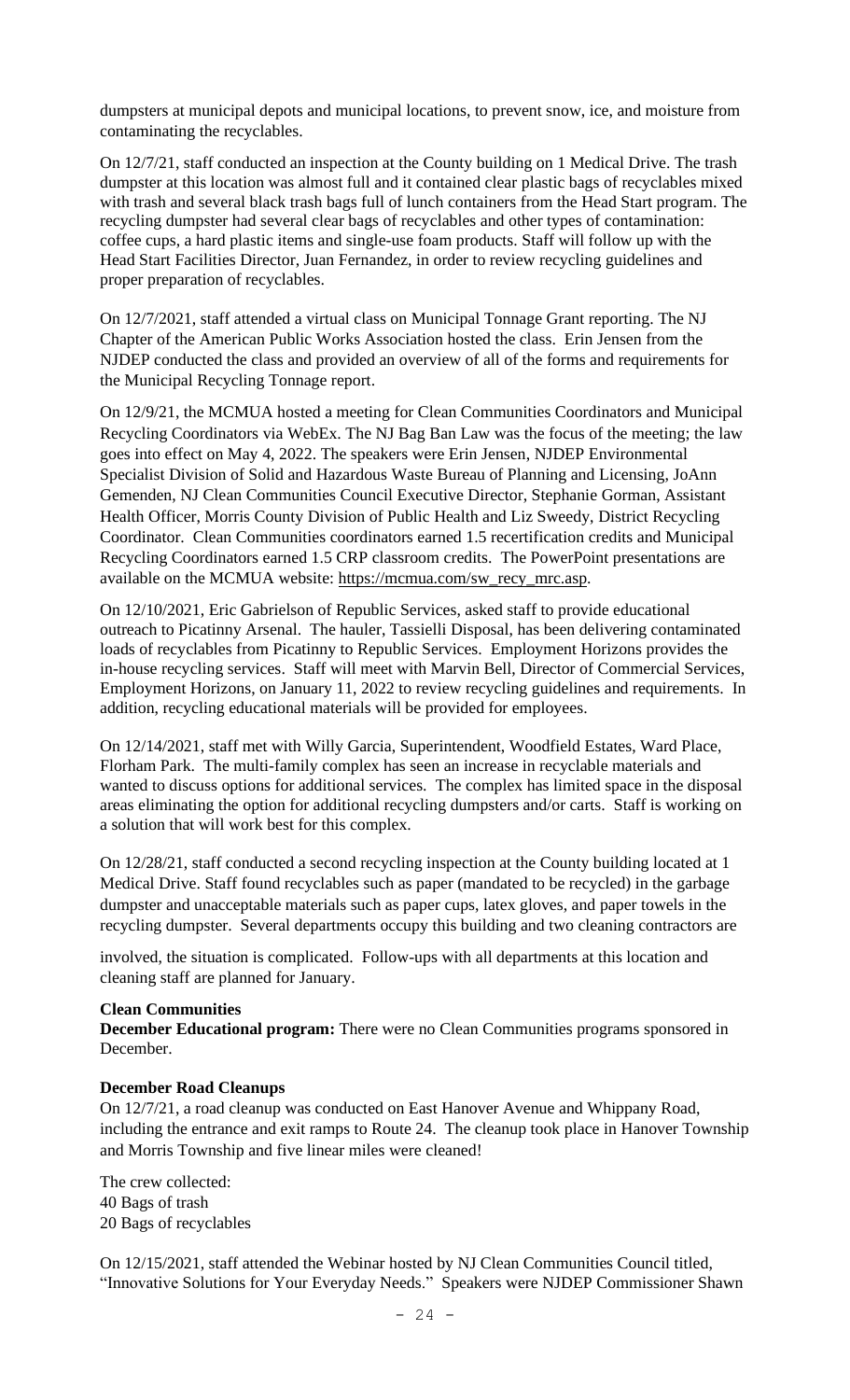LaTourette; Clean Communities Coordinators Rachel Barton, and Rebecca Turygan with an overview of the model Clean Communities website guide; Carole Tolmachewich with Bag Up NJ ideas and initiatives; representatives from Goatote on reusable tote bag kiosks at stores; and Executive Director, JoAnn Gemenden with a review of acceptable/unacceptable Clean Communities spending guidelines and options. Morris County Clean Communities Coordinators and Municipal Recycling Coordinators (MRCs) were invited. The Webinar offered 2 Clean Communities recertification credits and 2 CRP classroom credits for municipal recycling coordinators. The Webinar was very well attended!

On 12/20/21, staff attended the Clean Communities Best Practices meeting to discuss updates and changes to the NJ Clean Communities Council's (NJCCC) website [\(www.njclean.org\)](http://www.njclean.org/). JoAnn Gemenden, Executive Director of NJCCC, is striving to make the website more user friendly and provide easy access to the documents and information that is most requested. Staff has been assigned to the Clean Communities education section and will provide suggestions and updates in January.

## **Bag Ban – Reusable Bag Distribution Summary:**

The Morris County Clean Communities program respectfully supports the Bag Ban legislation that will become effective on May 4, 2022. Through the County program, we have provided information about the Bag Ban Law and the "Bag-Up NJ" program to all Municipal Clean Communities Coordinators and Municipal Recycling Coordinators. A directive from the NJ Clean Communities Council specifies, that a portion of the Clean Communities Grant funds, are to be used to purchase and distribute reusable bags to the public (at the consideration of each Clean Communities coordinator). In summary, the MCMUA (through the Morris County Clean Communities Grant) plans to purchase and distribute reusable bags as follows:

- To all Morris County employees an email with the aforementioned information will be sent prior to distribution of reusable bags to make County employees aware of the law. We expect the bags to be delivered in March or April depending upon potential delays due to the pandemic.
- Interfaith Food Pantry 1,800 reusable bags were provided to the Interfaith Food Pantry on 12/17/21 for distribution to their affiliates and clients. The MCMUA plans to provide a second round of reusable bags to the Interfaith Food Pantry in the spring based upon their needs.
- Hope House 100 reusable bags were provided on  $12/20/21$  for distribution to their clients.
- Morris County Office of Temporary Assistance (OTA) 100 reusable bags were provided on 12/20/21 for distribution to their clients, including the Dover outstation office, and food pantries in Dover and Morristown associated with the Morris County OTA. We plan to supplement them on a monthly basis, as they do not have room to store additional bags. Currently, they estimate the need for 100 bags per month, but we can certainly provide more if need be.

In conclusion, depending upon the pandemic, the MCMUA, through the Morris County Clean Communities Grant, plans to also provide reusable bags at outreach events during 2022 and focus on providing reusable bags to senior citizens and those in underserved communities.

### **OLD BUSINESS:**

There being no Old Business, this portion of the meeting was closed.

### **NEW BUSINESS:**

Larry Gindoff reported on a few things that have been going on over the month. First of all, he had an initial discussion with some people from the Parsippany Green Team a couple of weeks ago about potential use of our Parsippany Transfer Station Roof for Solar Panels for the Sewer Authority next door. So the Sewer Authority is looking for places to install solar panels, so they approached us just to see if there was any potential for that. Since our roof project and finalization of that is coming due in the next year, I didn't say "no" to it. I am to keep those ideas open and see if there is a deal to be made there.